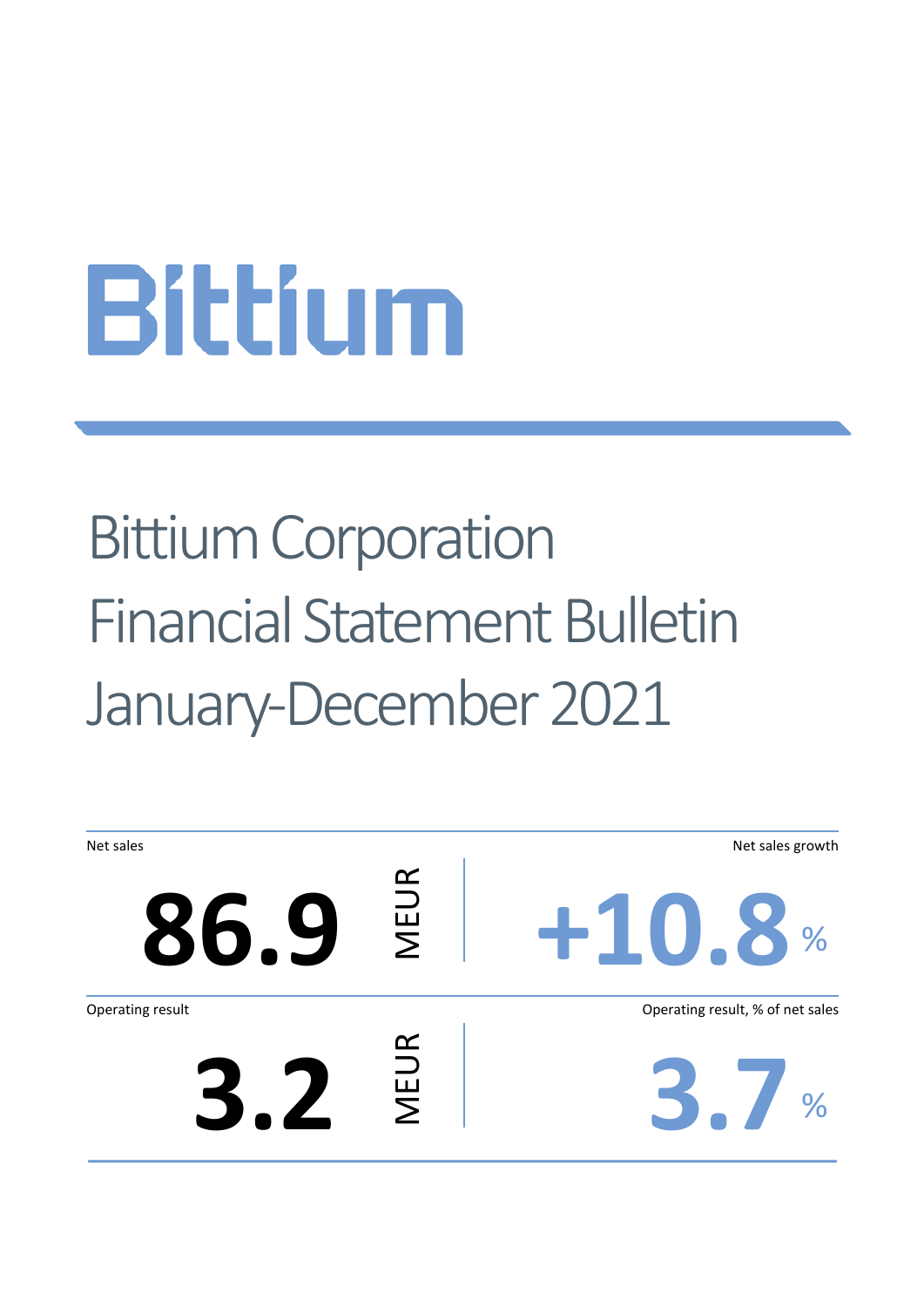### Bittium's Net Sales in 2021 Grew over 10 Percent and Operating Result Improved from Previous Year

*Unless otherwise mentioned, the figures in brackets refer to the corresponding period in the previous year.*

### **Summary October-December 2021**

- Net sales were EUR 30.1 million (EUR 21.8 million), representing a 37.8 percent increase year-on-year.
- The share of product-based net sales was EUR 23.0 million (EUR 14.5 million), representing 76.5 percent of the net sales. The share of Medical Technologies products was EUR 7.4 million (EUR 3.8 million) and the share of Defense & Security products was EUR 15.5 million (EUR 10.7 million).
- The share of services-based net sales was EUR 7.1 million (EUR 7.3 million), representing 23.5 percent of the net sales. The share of Connectivity Solutions R&D services was EUR 4.6 million (EUR 4.4 million).
- EBITDA was EUR 6.6 million (EUR 3.2 million).
- The operating result was EUR 3.7 million (EUR 0.3 million).
- The result for the period was EUR 4.3 million and earnings per share were EUR 0.121 (result for the period EUR 0.7 million and earnings per share EUR 0.019).
- Cash flow from operating activities was EUR 4.2 million (EUR 5.1 million).
- Net cash flow was EUR 2.2 million (EUR 0.6 million).

### **Summary January-December 2021**

- Net sales were EUR 86.9 million (EUR 78.4 million), representing a 10.8 percent increase year-on-year.
- The share of product-based net sales was EUR 63.1 million (EUR 53.1 million), representing 72.6 percent of the net sales. The share of Medical Technologies products was EUR 27.8 million (EUR 17.4 million) and the share of Defense & Security products was EUR 35.3 million (EUR 35.8 million).
- The share of services-based net sales was EUR 23.8 million (EUR 25.3 million), representing 27.4 percent of the net sales. The share of Connectivity Solutions R&D services was EUR 15.5 million (EUR 15.9 million).
- EBITDA was EUR 13.7 million (EUR 13.5 million).
- Operating result was EUR 3.2 million (EUR 2.1 million).
- Result for the period was EUR 3.3 million and earnings per share were EUR 0.093 (result for the period EUR 2.2 million and earnings per share EUR 0.061).
- Cash flow from operating activities was EUR 8.3 million (EUR 6.9 million).
- Net cash flow was EUR -2.6 million (EUR -10.5 million).
- The order backlog was EUR 29.5 million (EUR 27.6 million)
- The Board of Directors of Bittium Corporation proposes to the Annual General Meeting of shareholders to be held on April 6, 2022, resolve to pay EUR 0.04 per share as dividend based on the adopted balance sheet for the financial period of January 1 - December 31, 2021.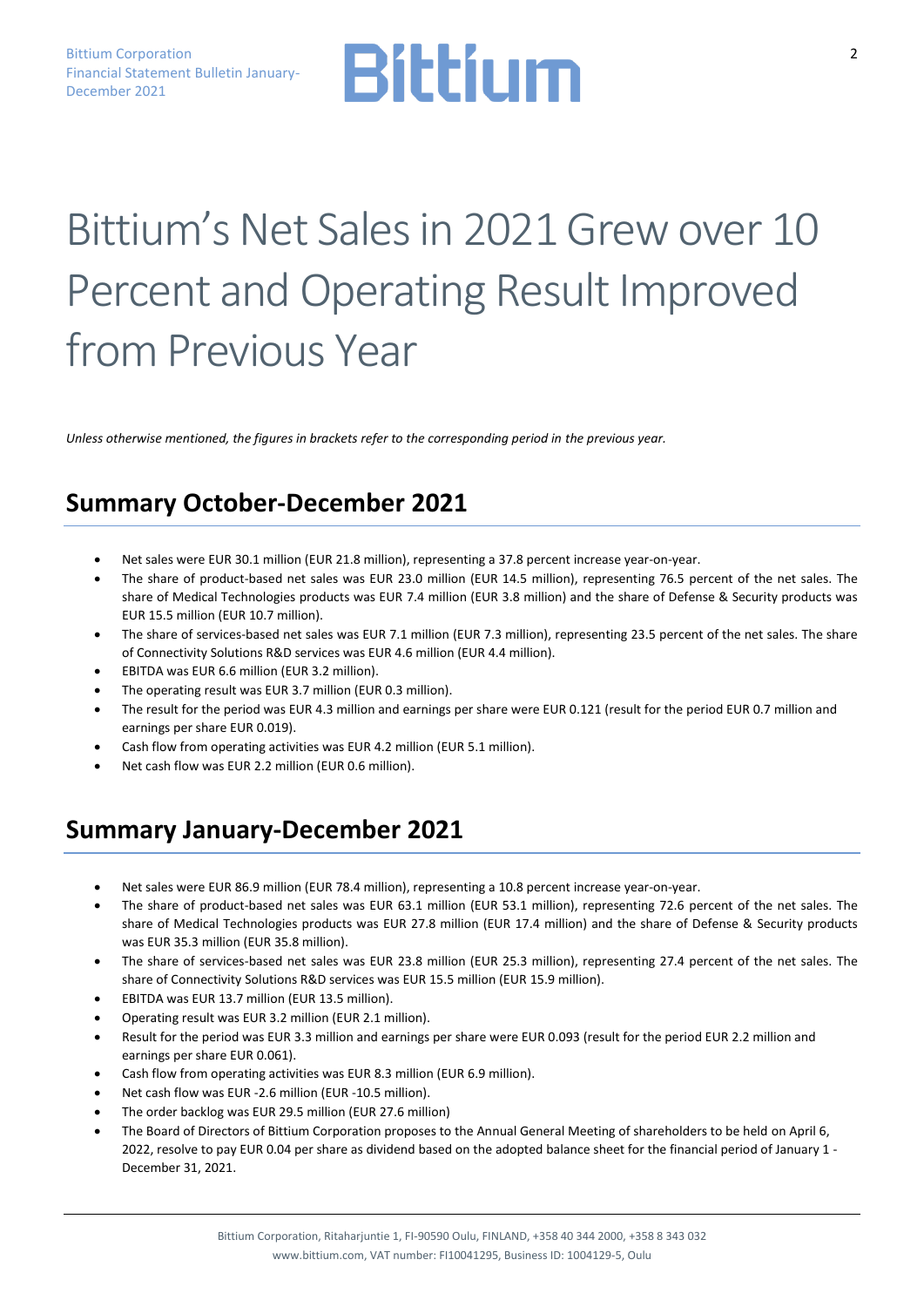| <b>GROUP (MEUR)</b>                             | 10-12/2021 | 10-12/2020 | 1-12/2021 | 1-12/2020 |
|-------------------------------------------------|------------|------------|-----------|-----------|
|                                                 | 3 months   | 3 months   | 12 months | 12 months |
| <b>NET SALES</b>                                | 30.1       | 21.8       | 86.9      | 78.4      |
| Change of net sales, %                          | 37.8%      | $-19.1%$   | 10.8%     | 4.2 %     |
| <b>EBITDA</b>                                   | 6.6        | 3.2        | 13.7      | 13.5      |
| EBITDA, % of net sales                          | 21.9%      | 14.8%      | 15.7%     | 17.2 %    |
| <b>OPERATING PROFIT / LOSS</b>                  | 3.7        | 0.3        | 3.2       | 2.1       |
| Operating profit / loss, % of net sales         | 12.4 %     | 1.2%       | 3.7%      | 2.7%      |
| RESULT OF THE PERIOD FROM CONTINUING OPERATIONS | 4.3        | 0.7        | 3.3       | 2.2       |
|                                                 |            |            |           |           |
| CASH AND OTHER LIQUID ASSETS                    | 22.0       | 24.7       | 22.0      | 24.7      |
| <b>EQUITY RATIO (%)</b>                         | 72.4 %     | 73.1 %     | 72.4 %    | 73.1%     |
| <b>EARNINGS PER SHARE (EUR)</b>                 | 0.121      | 0.019      | 0.093     | 0.061     |

### **Bittium's CEO Hannu Huttunen**

The last quarter of 2021 was excellent for Bittium. Net sales increased by 37.8 percent from the previous year, with product deliveries focusing on the latter part of the year. The operating result for the fourth quarter was EUR 3.7 million corresponding to 12.4 percent of net sales. In my opinion, the development of the last quarter of the year proves that our target, an operating result level of 10 percent, is realistic. We aim at an average annual net sales growth of more than 10 percent and an operating result level of 10 percent. The net sales in 2021 grew by 10.8 percent from the previous year and the operating result was EUR 3.2 million falling short of our target. The growth in net sales resulted from the great development of Medical Technologies product sales. Defense & Security's product-based net sales remained at the same level than in previous year despite of the difficulties in sourcing components. The additional costs caused by the shortage of components also had an effect on EBITDA and maintaining the expanded product portfolio competitive was reflected as growth of annual R&D costs. Connectivity Solutions' business development was slowed down by the travel restrictions caused by the coronavirus pandemic.

The availability of components has been weak and prices higher than before. We were also unable to deliver all product deliveries to our customers on time. The shortage of components will affect our product business also during the current year. However, we believe that the situation will gradually return to normal when going towards 2023.

The level of R&D investments decreased. Almost EUR 7 million less R&D costs were capitalized in the balance sheet than in the previous year, and despite that, the result for the year was better than in the previous year. As a result of lower R&D costs and almost 20 percent increase in the product sales, the cash flow for the year was approximately EUR 8 million better than in the previous year. We are unlikely to reduce the absolute level of our R&D investments, but the relative level will decrease through the growth we are aiming at.

In the Defense business, the cooperation with our most important domestic and international customers continued well. The general market slowdown due to the coronavirus pandemic had some effect on the progress of projects, and product deliveries were delayed due to a shortage of components. Towards the end of the year, we were able to manufacture and deliver a significant number of products to our customers, which was reflected in significant growth in Defense product-based net sales in the fourth quarter. In the defense market, the coronavirus pandemic affected the progress of government purchase programs for tactical communications systems, which affected the acquisition of new customer projects.

Despite the delay in the development of Bittium Tough SDR™ radios, I am really pleased with the outcome. These are world-class state-ofthe-art vehicle and military radios that are highly competitive internationally. I want to take the opportunity here and thank our development team and our customer, Finnish Defence Forces, who has been involved in the development of the radios from the beginning. At the end of the last year, the delivery of the first phase of SDR radios and related equipment to the customer was almost completed. The Finnish Defence Forces started testing radios and their waveforms and will build readiness for more extensive use of radios in the coming years. The Defense Forces is preparing to purchase the next batch of products, and the annual order volumes, according to the letter of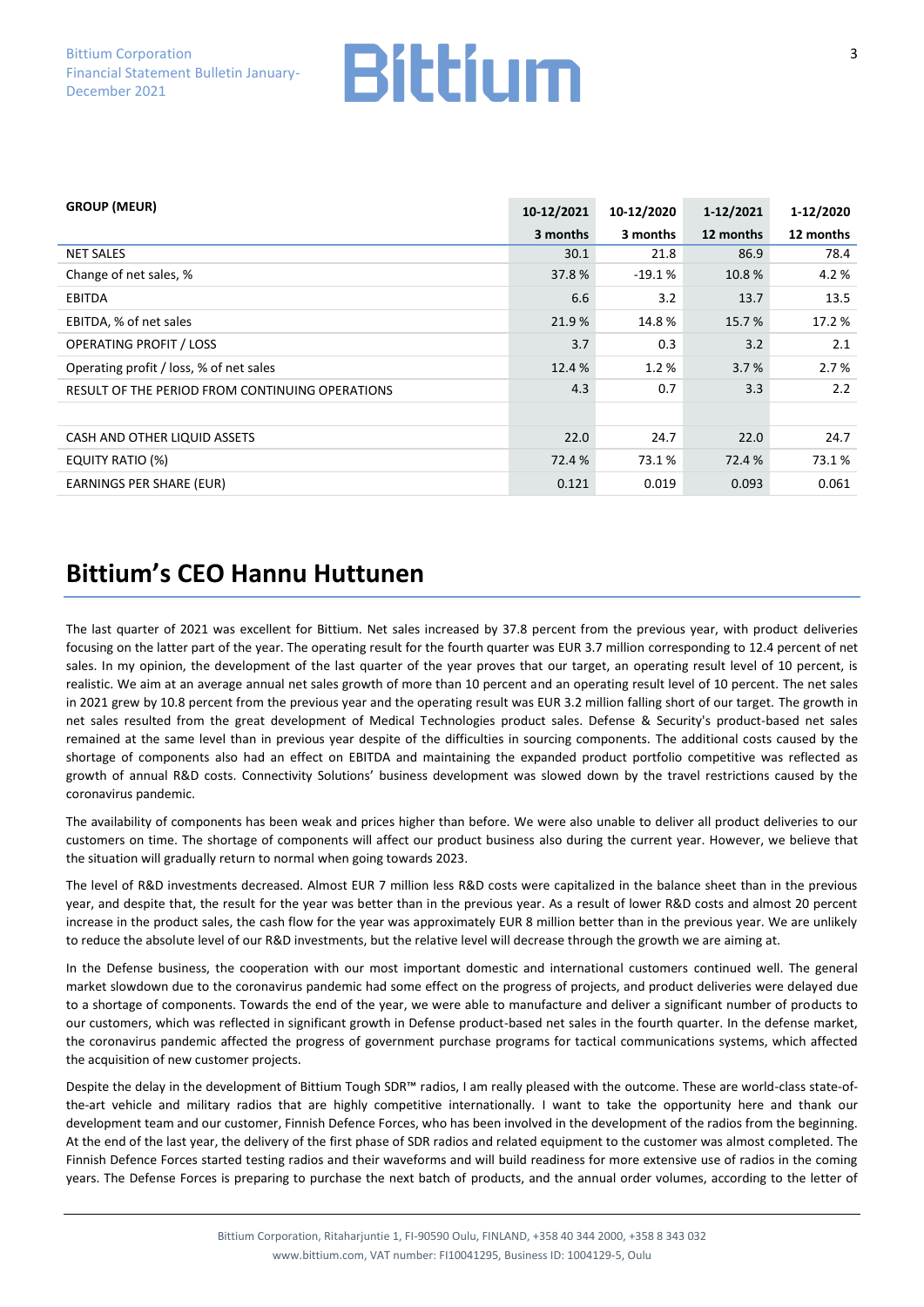intent for the acquisition of new tactical radios published in August 2017, will be reached, according to the current understanding, from 2024 onwards.

a4ESSOR, a multinational joint venture for the development of secure European software-defined radio technology, progressed well over the past year and the jointly developed ESSOR waveform received official approval. a4ESSOR partners, of which Bittium is one of the six companies, will port the ESSOR waveform to their own software radios as part of the next phase of the project. Bittium has been the first ESSOR partner to port the ESSOR waveform to its own SDR radios and to demonstrate the functionality in field tests over large networks. We have world-class waveform expertise and are a nationally and internationally recognized partner in the development of secure and interference-tolerant waveforms. Last year, a4ESSOR launched a new project to develop new ESSOR waveforms interoperable with partner countries' radios and to improve the existing waveform, to ensure that these waveforms can be ported to the national radios of the ESSOR countries. In this new project, Bittium will focus on developing ground-to-ground and air-to-ground waveforms.

The importance of mobile security in communications has grown and the demand for secure Bittium Tough Mobile 2 smartphones has increased steadily over the past year. The security classification of the smartphone and its related system plays a key role, especially in the governmental market, and we are actively applying for security classification certificates in various countries together with our customers.

In the first half of the year, we entered into a distribution agreement with Mexican telecommunication solutions provider Inmosat for the distribution of Mexsat satellite phones designed for the Mexican state's Mexsat satellite communications system. The products of the first order under the distribution agreement have been delivered to the customer, and we expect the deliveries to continue this year.

The medical technology market clearly began to recover from the downturn caused by the coronavirus pandemic. The demand from the service providers recovered, which was reflected in the development of Medical Technologies' product-based net sales. Remote monitoring and remote diagnostics solutions facilitate the challenges of limited medical resources and cost pressures, which was reflected in increased sales of Bittium's medical remote diagnostics solutions. The extent of the growth was limited by the shortage of components, which we expect to continue until the end of 2022.

The European Medical Device Regulation (MDR) entered into force in May, causing a backlog of quality system audits and device approvals and thus a significant delay in application lead times. We launched our new home sleep apnea testing solution Bittium Respiro™ in the early last year, and its MDR approval has been delayed due to a delay in lead times. With the current information at hand, we believe we will get the approval during the second half of this year.

The demand for Bittium's ECG measuring devices increased during the last year. The majority of the product deliveries were made to our customer Preventice, a provider of remote monitoring services in the U.S. ECG market. The demand for Bittium's EEG devices designed for intensive care slowed down. The temporary overload of intensive care units with patients infected by the coronavirus affected the ability of intensive care units to promote the use of new technologies and solutions.

In September, we announced an agreement under which Bittium planned to buy a 25 percent stake in the shares of Technomed Ltd, a UK provider of ECG diagnostic services. Since the technical conditions required for the share purchase were not met, we terminated the agreement. However, the cooperation with Technomed continues in the measurement and monitoring of biosignals and the development of analysis software, and we signed a new distributor agreement for Bittium Faros™ ECG measuring devices and Bittium Respiro™ home sleep apnea measuring devices and software.

In the Connectivity Solutions business, the delivery of our R&D services and connectivity solutions to our customers continued. The net sales of Bittium's R&D services remained at the same level as in the previous year. The business grew in the Open Radio Access Network (O-RAN) market, and we made investments in the development, sales, and marketing of our own O-RAN business over the past year. There was also new demand arising in wireless satellite technology. The growth in these areas brought us new international customers.

In the manufacturing industry, the coronavirus pandemic slowed down the start of new R&D service projects, and the demand in this market has clearly decreased. The demand for the development of new medical technology solutions, on the other hand, remained stable despite the slowdown in the approvals of new medical devices caused by the new MDR regulation.

The exceptional circumstances caused by the pandemic strengthened our remote work practices with our existing customers. Despite the virtual meetings and events becoming more and more common, acquiring new customers was challenging. In addition, the availability of professional workforce on the market weakened. There are not enough software engineers available in the markets compared to the demand. The competition for the workforce also increased labor mobility.

Our goal in the Connectivity Solutions service business is to further increase the number of product development service projects and expand the international customer base.

During 2021, we strengthened our position as a provider of secure and reliable solutions as well as a provider of solutions for remote monitoring and remote diagnostics. We also focused strongly on continuously improving the customer experience and quality.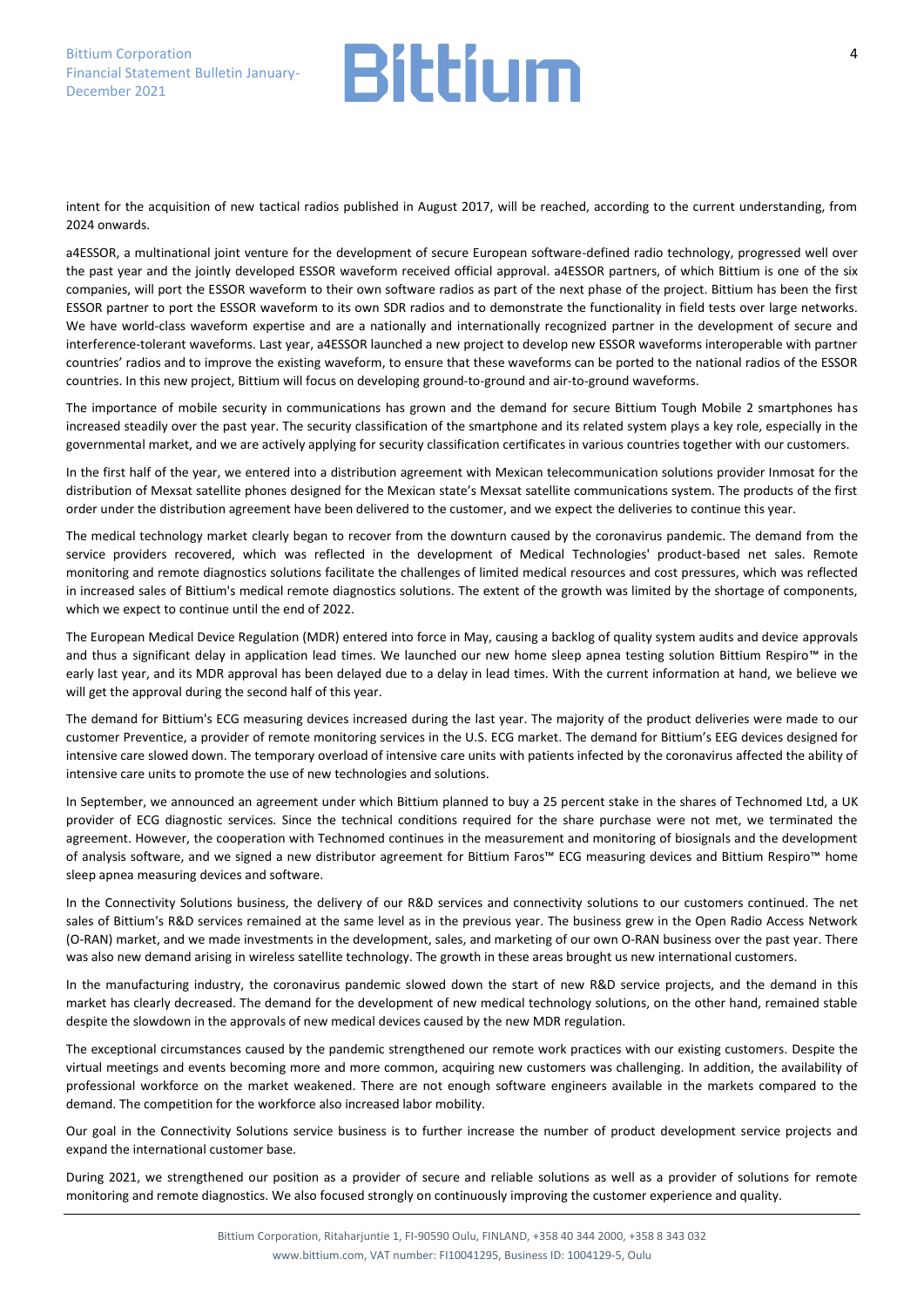

To conclude, I would like to thank all our customers and partners, as well as our shareholders, for their trust in Bittium. I would also like to thank all our employees for the past year and their strong commitment to our common goals. Our personnel is united by the same enthusiasm for technologies and learning of new things, which is ultimately reflected in our product development and in the work for our customers. I am proud of all of you and the results we have together achieved.

### **Outlook for 2022**

The global disruption in the availability of electronic components and the spread of new variants of the coronavirus are having a significant impact on the global market. More than 70 percent of Bittium's net sales accumulate from products and related systems, and the prevailing shortage of components is causing significant uncertainty to the development of Bittium's product-based net sales in 2022. Due to these uncertainties, at this point of the year, the company will exceptionally publish only the first half-year outlook instead of the fullyear outlook.

Bittium expects the net sales in January-June 2022 to be at the same level as in the previous year (EUR 39.7 million in January-June 2021) and the operating result to be negative (operating loss of EUR -0.7 million in January-June 2021).

More information about Bittium's market outlook, risks and uncertainties are presented in this report in the sections "Market Outlook" and "Risks and Uncertainties" as well as on the company's internet pages at [www.bittium.com.](http://www.bittium.com/) 

### **Market Environment and Business Development in January-December 2021**

#### **Defense & Security Business**

Cooperation with the Finnish Defence Forces continued closely during 2021. Deliveries of products required for tactical communication continued, however, the shortage of components slowed down the delivery schedule. Despite the challenging availability of components in the fourth quarter, a significant number of products were delivered to the customers, which was reflected in fourth-quarter revenue growth in Defense and Security products.

Deliveries of the first phase of the Bittium Tough SDR™ handheld and vehicle radios and related accessories, agreed under the purchase agreement between the Finish Defence Forces and Bittium, published in December 2018, were almost completed. The poor availability of components needed in production slowed down the final deliveries. The Finnish Defence Forces launched the Field Radio 2020 project, which serves the testing and operational implementation of Bittium Tough SDR products and their waveforms and is preparing the purchase of the next batch of products to expand the Defence Forces' testing activities and preparations for the commissioning of radios. With the current understanding, the annual order volumes stated in the letter of intent to acquire new tactical radios, published in August 2017, will be reached from 2024 onwards. The Defence Forces have been involved in defining the Bittium Tough SDR ™ system from the beginning of the project and believe to achieve a significant performance improvement through the system. Alongside the testing and introduction of the radios, the development of the waveforms used in the radios continued as planned.

The development of the Bittium Tactical Wireless IP Network™ software defined radio system continued in cooperation with the Finnish Defense Forces as planned. In March, the Defense Forces ordered products from the TAC WIN system and Bittium Tough Comnode™ products based on the existing framework agreements for the purchase of the products. The share of TAC WIN products was approximately EUR 8.5 million and the share of Bittium Tough Comnode was approximately EUR 1.7 million. All products have been delivered to the Defence Forces during 2021.

Cooperation with the Estonian Defense Forces continued closely in the supply of tactical communication products and systems, which complement the tactical communication system already delivered for the customer. The product deliveries are based on a framework agreement between Bittium's Estonian partner Telegrupp AS and the Estonian Defense Forces, and it covers the years 2021–2025. The deliveries, integration work and testing of tactical communication system products were also continued with the Austrian Defense Forces.

In November, a4ESSOR, a multinational joint venture developing secure European software defined radio technology, launched a new ESSOR New Capabilities (ENC) project to develop new ESSOR waveforms interoperable with partner countries' radios and to improve the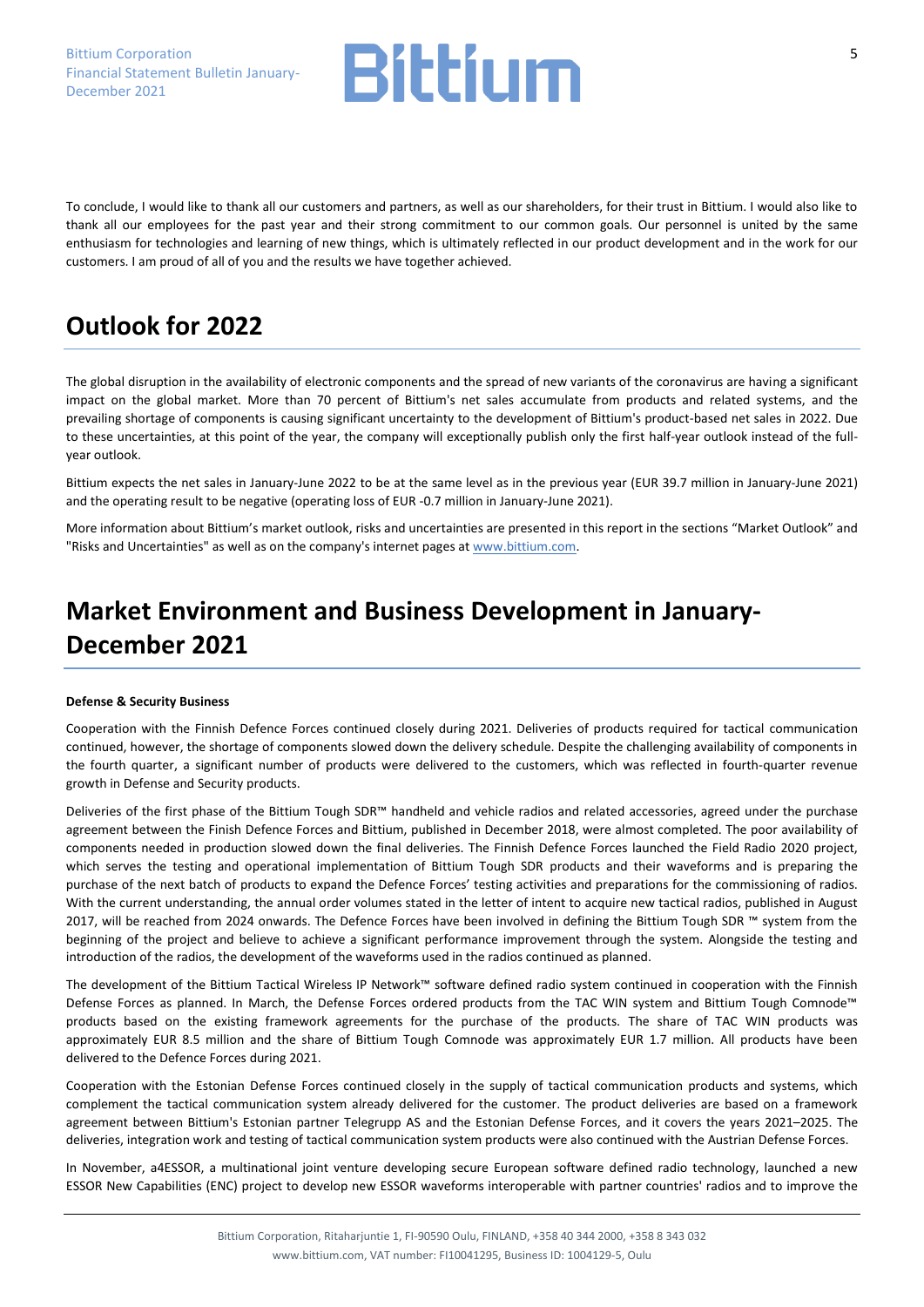existing system to enable the waveforms portability to the national radios. The new project aims to improve the interoperability and security of ground-to-ground, air-to-ground and satellite-based tactical data transmission. In this project, Bittium will focus on the development of ground-to-ground and air-to-ground waveforms. Earlier in May, a4ESSOR received official approval for its ESSOR High Data Rate Base Waveform.

The importance of mobile security in communications has increased and the demand for the secure Bittium Tough Mobile™ 2 smartphones grew steadily over the past year. The security classification of the phone and its related system plays a key role, especially in the governmental market. Bittium actively applies for security classification certificates in various countries together with its customers. The customer experience of the Secure Call communication application, launched on the Tough Mobile 2 phone at the beginning of the year, has been positive and the delivery volumes of the Secure Call application increased.

Deliveries of Mexsat satellite phones designed for the Mexican state's Mexsat satellite communications system continued. The resale cooperation with the Mexican telecommunications solutions provider Inmosat has worked well and the products of the first order related to the distributor agreement have been delivered to the customer. The product deliveries to Mexico are expected to continue this year.

#### **Medical Technologies Business**

During 2021, the medical technology market clearly began to recover from the downturn caused by the coronavirus pandemic. Demand from the service providers recovered, which was also clearly reflected in the development of net sales. During the past year, the medical remote diagnostics market was consolidated as major service providers merged, which might lead to higher device sales volumes, thus creating growth opportunities for device manufacturers.

The importance of remote care and remote monitoring has increased during the coronavirus pandemic due to insufficient medical resources and cost pressures. Remote monitoring and remote diagnostics solutions alleviate these problems, which was also reflected in increased sales of Bittium's medical remote diagnostics solutions. Component shortages limited the growth during the past year and component shortages are expected to continue at least until 2022. All of Bittium's cardiology and neurophysiology solutions operate on the cloud-based MedicalSuite service platform, enabling service operators to further digitize their remote diagnostic service processes. Along with an aging population, the coronavirus pandemic has provided a strong incentive to streamline and digitize primary care and specialist care. Together, these factors are driving demand for the device and total service solutions in the medical technology market.

The transitional periods for the application of the European Medical Device Safety Regulation (MDR) (EU 2017/745) expired and entered into force in full on May 26, 2021. The regulation harmonises European health legislation and replaces the old MD and AIMD directives on medical and implantable devices. The change has caused a backlog of quality system audits and product approvals and thus a significant delay in application lead times. Bittium has several medical device approvals underway in several countries.

Early in the year, Bittium launched a new home sleep apnea testing solution, Bittium Respiro™. MDR approval of the solution is still pending due to lead time delays. Based on current information, approval is expected in the second half of this year. The device, designed for home use, has received positive feedback, especially due to its compact size and ease of use. Deliveries of the product variant of the device that is targeted at the Finnish market, began during the autumn of 2021, and demand developed positively.

The temporary overload in intensive care units by the patients with coronavirus infection affected the ability of intensive care units to promote the introduction of new technologies and solutions. This slowed down the demand for Bittium's EEG devices designed for intensive care. Bittium BrainStatus™ EEG measuring devices were delivered to customers for pilot use, but the overload of patients with coronavirus slowed down the progress of the pilots.

Demand for Bittium Faros™ ECG measuring devices increased during the past year. The majority of product deliveries were made to Preventice, a provider of remote monitoring services in the U.S. ECG market. The global shortage of components declined the amount of product deliveries. Demand for disposable Bittium OmegaSnap™ patch electrodes designed for Faros devices for long-term ECG measurement increased and deliveries progressed well.

During the last year, Bittium launched new products and software versions and they have been very well received. Product management, product development and production organizations were strengthened, and the quality system and operating processes were developed in accordance with the new MDR requirements. To further increase the international sales, the sales organization was strengthened, and the international distribution network expanded.

In September, Bittium announced to have signed an agreement under which Bittium planned to buy a 25 percent stake in Technomed, a British provider of ECG diagnostic services. Since the technical conditions required for the share purchase were not met, Bittium canceled the agreement. However, the cooperation between Bittium and Technomed will continue in the measurement and monitoring of biosignals and the development of analysis software, and the companies signed a distributor agreement for Bittium Faros™ ECG measuring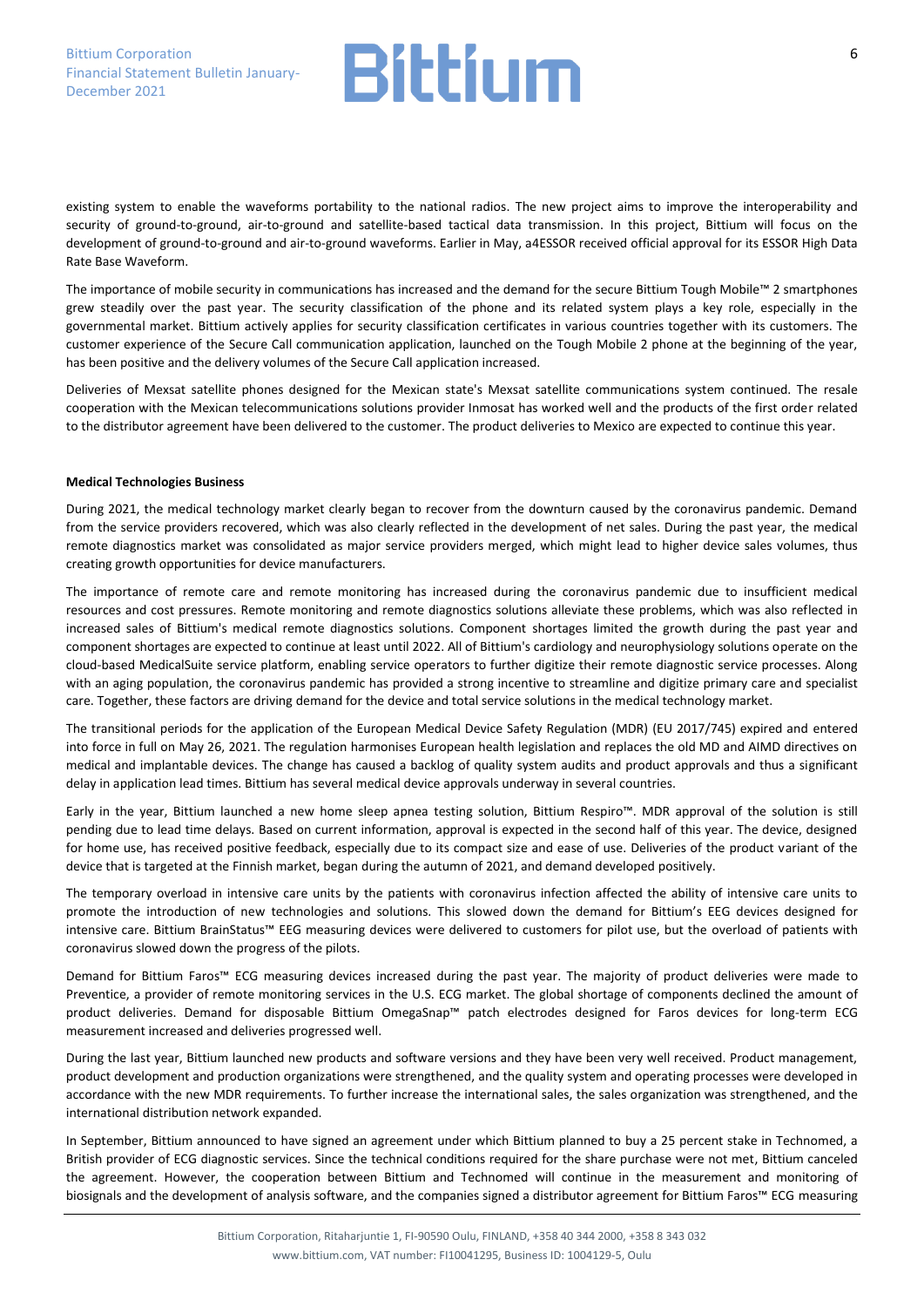devices and Bittium Respiro™ home sleep apnea measuring devices and software. The agreement sets out the distribution rights for both devices. Technomed is granted an exclusive right to use Bittium Faros™ ECG devices to provide cardiology diagnostic services in the UK. In other respects, the agreement does not define exclusive rights related to sales rights. Under the agreement, Technomed will commit to minimum purchases of both devices for the period 2022–2024.

#### **Connectivity Solutions Business**

Bittium provides R&D services in the areas of wireless telecommunications, medical technology, automotive and manufacturing industries. Outsourcing R&D services, in whole or in part, brings customers cost savings and enables the scaling of their product development volume to meet their current needs. Bittium has extensive expertise in the areas of wireless connectivity, information security, and various communication technologies (such as 5G).

The delivery of R&D services and connectivity solutions for the customers continued and the demand for Bittium's R&D services remained stable during 2021. The market for Open Radio Access Network (O-RAN) architecture developed further and the demand for O-RAN knowhow increased. During the last year, Bittium has been investing in the development, sales and marketing of its own O-RAN business. New demand also arose in wireless satellite technology. The growth of these areas has provided the company with new international customers.

The coronavirus pandemic slowed down the start of new R&D service projects in the manufacturing industry and automotive markets, and the demand clearly declined. The demand for medical technology solutions remained stable despite the slowdown in the lead times of the new medical device approvals caused by the new European Medical Device Safety Regulation (MDR).

The exceptional circumstances caused by the pandemic strengthened the remote work practices with existing customers. However, despite the virtual meetings and events becoming more and more common, acquiring new customers was challenging. Also, the availability of professional workforce on the market weakened, and, in particular, there is an insufficient amount of software engineers available compared to the demand. The competition for the workforce also increased labor mobility.

### **Financial Performance in January-December 2021**

Bittium's net sales in January-December 2021 increased by 10.8 percent year-on-year to EUR 86.9 million (EUR 78.4 million).

The share of product-based net sales was EUR 63.1 million (EUR 53.1 million), representing 72.6 percent of the net sales. The share of Medical Technologies products was EUR 27.8 million (EUR 17.4 million) and the share of Defense & Security products and systems was EUR 35.3 million (EUR 35.8 million). The increase in product-based net sales resulted from the growth in the demand for Medical Technologies business' Faros ECG monitoring devices.

The share of services-based net sales was EUR 23.8 million (EUR 25.3 million), representing 27.4 percent of the net sales. The share of Connectivity Solutions R&D services was EUR 15.5 million (EUR 15.9 million), resulting mainly from R&D services for wireless telecommunication customers.

EBITDA for January-December 2021 was EUR 13.7 million (EUR 13.5 million). EBITDA was affected by increased production costs, which was mainly due to additional costs caused by the component shortages. The level of R&D investments decreased, which reflected as a decrease in R&D expenses capitalized in the balance sheet. Maintaining the expanding product portfolio competitive increases the annual continuing product development costs.

Operating result in January-December 2021 was EUR 3.2 million (EUR 2.1 million).

Cash flow from operating activities was EUR 8.3 million (EUR 6.9 million). Net cash flow during the period was EUR -2.6 million, including as the most significant items EUR 7.0 million R&D investments into own products and EUR 1.1 million dividend payment (EUR -10.5 million, including as the most significant item EUR 13.6 million R&D investments into own products, no dividends was paid during the comparison period).

The equity ratio was 72.4 percent (73.1 percent).

Net gearing was 0.2 percent (-1.9 percent).

The order backlog at the end of the year was EUR 29.5 million (EUR 27.6 million).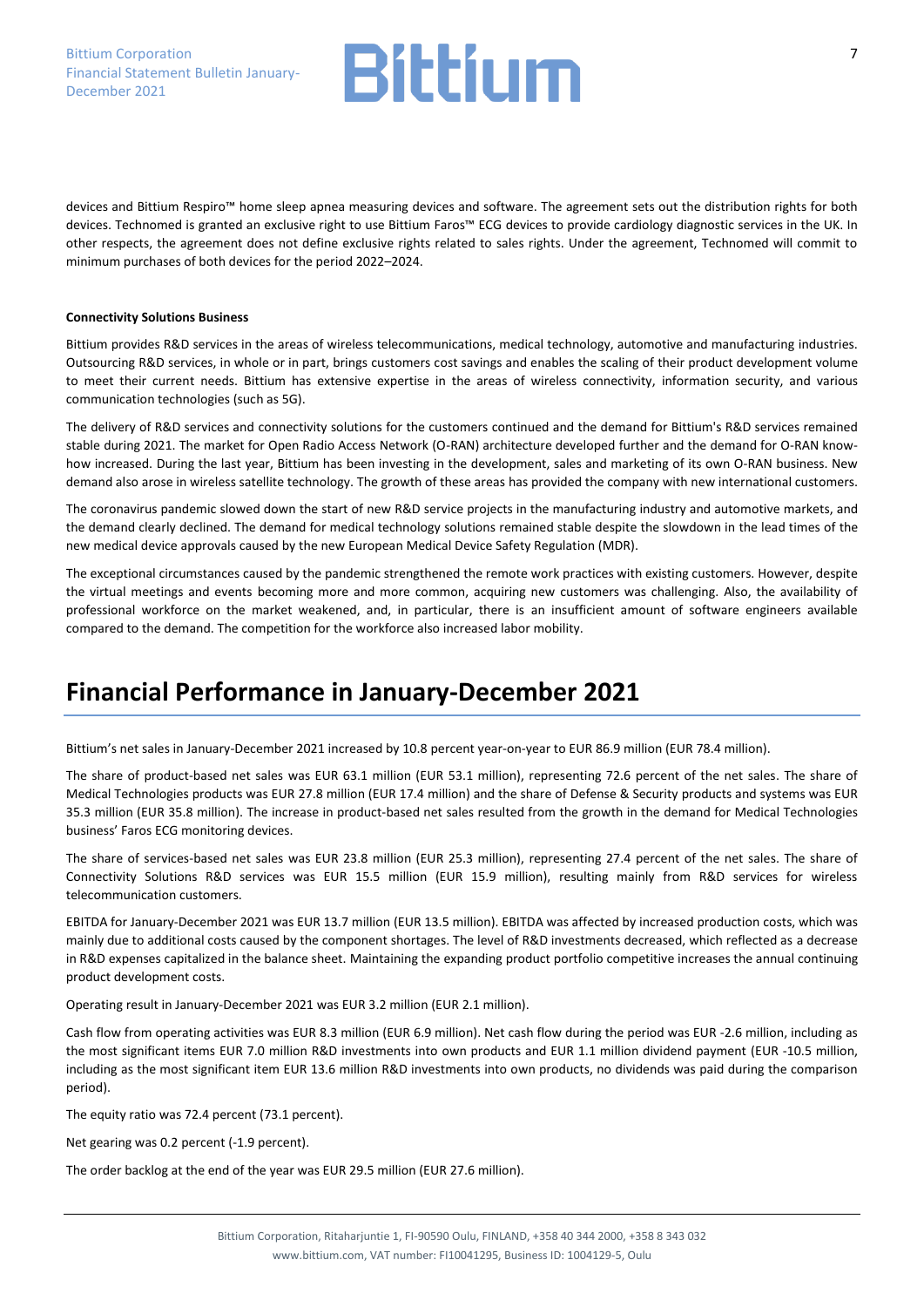### **Half Year Figures**

| <b>GROUP'S NET SALES AND OPERATING RESULT, MEUR</b> | 2H/21 | 1H/21  | 2H/20  | 1H/20 |
|-----------------------------------------------------|-------|--------|--------|-------|
| Net sales                                           | 47.2  | 39.7   | 35.8   | 42.5  |
| Operating profit (loss)                             | 3.9   | $-0.7$ | $-0.8$ | 2.9   |
| Result before taxes                                 | 3.6   | $-1.0$ | $-0.9$ | 2.5   |
| Result for the period                               | 4.4   | $-1.0$ | $-0.4$ | 2.5   |

| DISTRIBUTION OF NET SALES BY PRODUCT AND SERVICES,<br><b>MEUR AND %</b> | 2H/21  | 1H/21  | 2H/20  | 1H/20  |
|-------------------------------------------------------------------------|--------|--------|--------|--------|
| Product-based net sales                                                 | 35.2   | 27.9   | 23.0   | 30.1   |
|                                                                         | 74.5 % | 70.3 % | 64.3 % | 70.7 % |
| Services-based net sales                                                | 12.0   | 11.8   | 12.8   | 12.5   |
|                                                                         | 25.5 % | 29.7 % | 35.7 % | 29.3 % |

| DISTRIBUTION OF PRODUCT-BASED NET SALES, MEUR AND % | 2H/21  | 1H/21  | 2H/20  | 1H/20  |
|-----------------------------------------------------|--------|--------|--------|--------|
| Defense & Security products                         | 20.8   | 14.5   | 15.1   | 20.6   |
|                                                     | 59.3 % | 51.8%  | 65.5 % | 68.6%  |
| Medical Technologies products                       | 14.3   | 13.5   | 8.0    | 9.5    |
|                                                     | 40.7%  | 48.2 % | 34.5 % | 31.4 % |

| DISTRIBUTION OF SERVICES-BASED NET SALES, MEUR AND % | 2H/21  | 1H/21  | 2H/20  | 1H/20 |
|------------------------------------------------------|--------|--------|--------|-------|
| <b>Connectivity Solutions R&amp;D services</b>       | 7.7    | 7.8    | 8.0    | 7.4   |
|                                                      | 63.8%  | 66.6 % | 62.4 % | 58.9% |
| Other service-based net sales                        | 4.4    | 3.9    | 4.8    | 5.1   |
|                                                      | 36.2 % | 33.4 % | 37.6 % | 41.1% |

| DISTRIBUTION OF NET SALES BY MARKET AREAS,<br><b>MEUR AND %</b> | 2H/21  | 1H/21 | 2H/20  | 1H/20 |
|-----------------------------------------------------------------|--------|-------|--------|-------|
| Asia                                                            | 0.3    | 0.3   | 0.2    | 0.2   |
|                                                                 | 0.6%   | 0.6 % | 0.5%   | 0.4%  |
| Europe                                                          | 32.0   | 25.0  | 29.3   | 35.2  |
|                                                                 | 67.9%  | 62.9% | 81.7 % | 82.8% |
| North and South America                                         | 14.9   | 14.4  | 6.4    | 7.1   |
|                                                                 | 31.5 % | 36.4% | 17.8 % | 16.7% |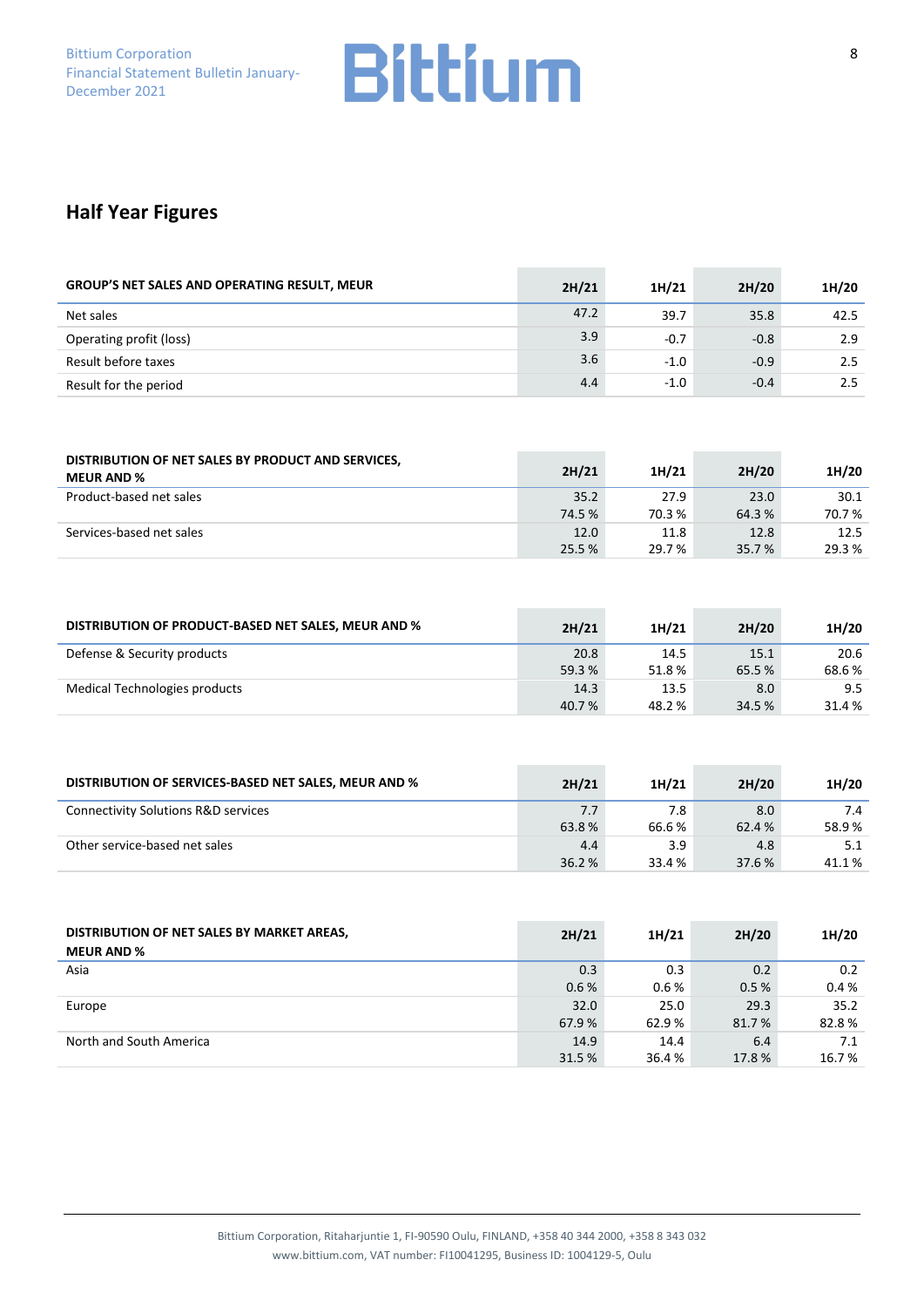### **Quarterly Figures**

| <b>GROUP'S NET SALES AND OPERATING RESULT, MEUR</b> | 4Q/21 | 30/21 | 20/21 | 10/21  | 4Q/20 |
|-----------------------------------------------------|-------|-------|-------|--------|-------|
| Net sales                                           | 30.1  | 17.1  | 22.6  | 17.0   | 21.8  |
| Operating profit (loss)                             | 3.7   | 0.2   | 0.7   | $-1.5$ | 0.3   |
| Result before taxes                                 | 3.5   | 0.1   | 0.5   | $-1.6$ | 0.2   |
| Result for the period                               | 4.3   | 0.1   | 0.5   | $-1.6$ | 0.7   |

| DISTRIBUTION OF NET SALES BY PRODUCT AND SERVICES,<br><b>MEUR AND %</b> | 4Q/21  | 30/21  | 20/21  | 10/21  | 4Q/20  |
|-------------------------------------------------------------------------|--------|--------|--------|--------|--------|
| Product-based net sales                                                 | 23.0   | 12.2   | 16.7   | 11.2   | 14.5   |
|                                                                         | 76.5%  | 71.0%  | 73.8%  | 65.7%  | 66.5 % |
| Services-based net sales                                                | 7.1    | 5.0    | 5.9    | 5.9    | 7.3    |
|                                                                         | 23.5 % | 29.0 % | 26.2 % | 34.3 % | 33.5 % |

| DISTRIBUTION OF PRODUCT-BASED NET SALES, MEUR AND % | 40/21  | 30/21  | 20/21  | 10/21  | 40/20  |
|-----------------------------------------------------|--------|--------|--------|--------|--------|
| Defense & Security products                         | 15.5   | 5.3    | 11.2   | 3.3    | 10.7   |
|                                                     | 67.6 % | 43.4 % | 66.8%  | 29.5 % | 73.6 % |
| Medical Technologies products                       | 7.4    | 6.9    | 5.6    | 7.9    | 3.8    |
|                                                     | 32.4 % | 56.6 % | 33.2 % | 70.5 % | 26.4 % |

| DISTRIBUTION OF SERVICES-BASED NET SALES, MEUR AND % | 40/21 | 30/21            | 20/21  | 10/21  | 40/20            |
|------------------------------------------------------|-------|------------------|--------|--------|------------------|
| <b>Connectivity Solutions R&amp;D services</b>       | 4.6   | 3.1              | 3.8    | 4.1    | 4.3              |
|                                                      | 64.8% | 62.5 %           | 63.7 % | 69.6 % | 58.9%            |
| Other service-based net sales                        | 2.5   | 1.9 <sup>°</sup> | 2.2    | 1.8    | 3.0 <sub>2</sub> |
|                                                      | 35.2% | 37.5 %           | 36.3%  | 30.4 % | 41.1%            |

| DISTRIBUTION OF NET SALES BY MARKET AREAS,<br><b>MEUR AND %</b> | 4Q/21  | 30/21  | 20/21  | 10/21  | 4Q/20  |
|-----------------------------------------------------------------|--------|--------|--------|--------|--------|
| Asia                                                            | 0.2    | 0.1    | 0.1    | 0.1    | 0.1    |
|                                                                 | 0.6%   | 0.5%   | 0.6%   | 0.7%   | 0.5%   |
| Europe                                                          | 21.1   | 10.9   | 15.3   | 9.7    | 18.8   |
|                                                                 | 70.2 % | 63.8%  | 67.5 % | 56.9%  | 86.2%  |
| North and South America                                         | 8.8    | 6.1    | 7.2    | 7.2    | 2.9    |
|                                                                 | 29.2 % | 35.7 % | 31.9%  | 42.5 % | 13.3 % |

### **Statement of Financial Position and Financing**

The figures presented in the statement of financial position of December 31, 2021, are compared with the statement of the financial position of December 31, 2020 (MEUR).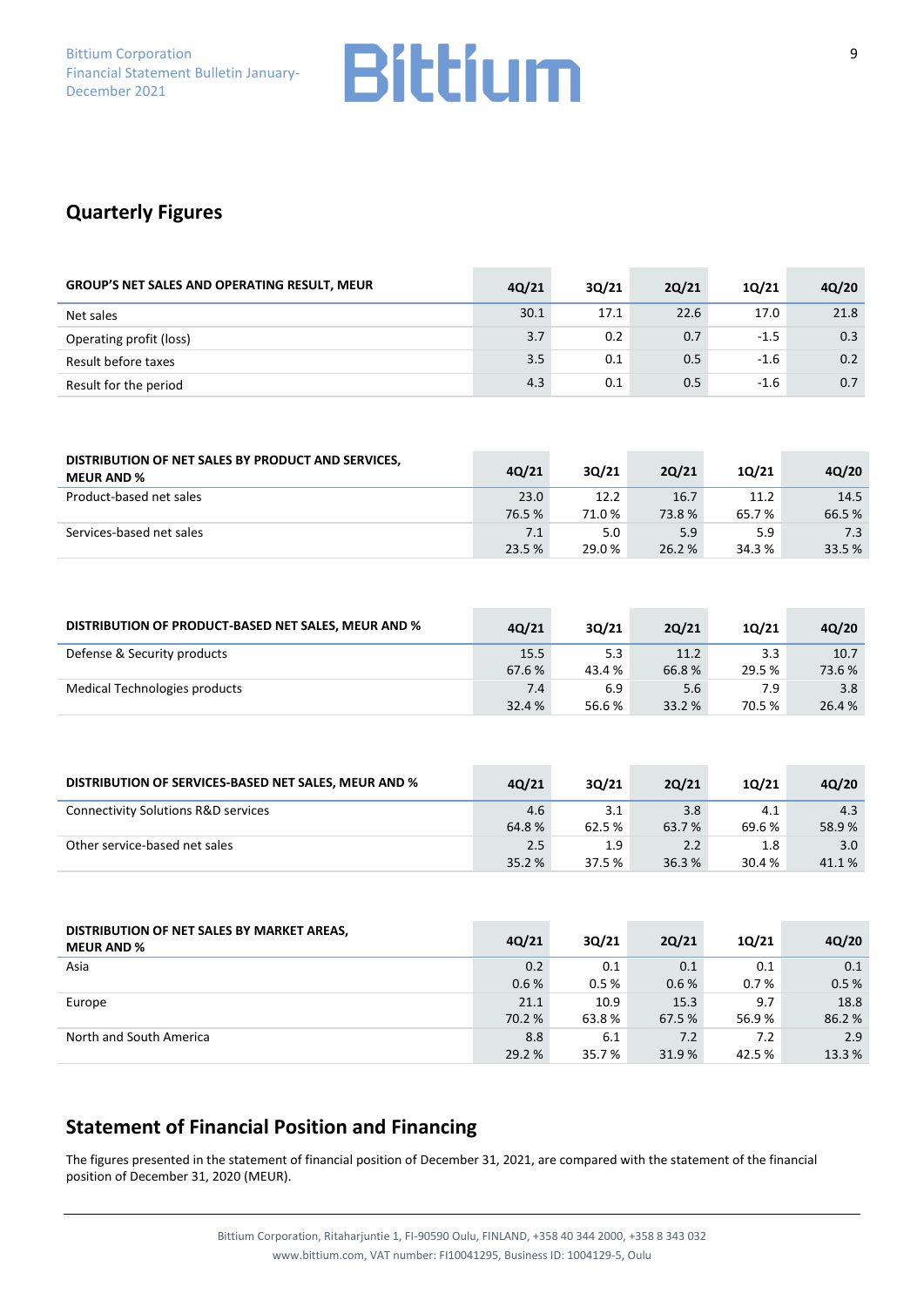|                              | Dec 31, 2021 | Dec 31, 2020 |
|------------------------------|--------------|--------------|
| Non-current assets           | 85.9         | 86.4         |
| Current assets               | 80.3         | 71.7         |
| Total assets                 | 166.1        | 158.0        |
|                              |              |              |
| Share capital                | 12.9         | 12.9         |
| Other capital                | 103.9        | 101.3        |
| Total equity                 | 116.8        | 114.2        |
| Non-current liabilities      | 21.5         | 21.9         |
| <b>Current liabilities</b>   | 27.8         | 21.8         |
| Total equity and liabilities | 166.1        | 158.0        |

| Cash flow of the review period:                              | 1-12/2021 | 1-12/2020 |
|--------------------------------------------------------------|-----------|-----------|
| + profit of the period +/- Adjustment of accrual basis items | 15.2      | 14.1      |
| +/- Change in net working capital                            | $-6.2$    | $-6.8$    |
| - interest, taxes and dividends                              | $-0.7$    | $-0.5$    |
| = net cash from operating activities                         | 8.3       | 6.9       |
| - net cash from investing activities                         | $-8.4$    | $-15.9$   |
| - net cash from financing activities                         | $-2.5$    | $-1.5$    |
| = net change in cash and cash equivalents                    | $-2.6$    | $-10.5$   |

The number of gross investments in the period under review was EUR 9.6 million. Net investments for the review period totaled to EUR 9.3 million. The total amount of depreciation during the period under review was EUR 10.5 million. The amount of interest-bearing debt, including finance lease liabilities, was EUR 22.3 million at the end of the reporting period (EUR 22.5 million). Bittium's equity ratio at the end of the period was 72.4 percent (73.1 percent).

The Group's liquidity remained good despite the uncertainty caused by the coronavirus pandemic and the global disruption in the availability of electronic components. Securing cash flow has not required any special adjustment measures and no significant changes have been identified in the credit risks of trade receivables.

Cash and other liquid assets at the end of the reporting period were EUR 22.0 million (EUR 24.7 million). Net cash flow during the period was EUR -2.6 million. The net cash flow resulted from EUR 7.0 million investments made into own product development and EUR 1.1 million dividend payment as the most significant items (EUR -10.5 million including EUR 13.6 million investments made into own product development as the most significant item, no dividends were paid in the corresponding period).

Bittium has a EUR 20.0 million senior loan and a EUR 10.0 million committed overdraft credit facility agreement with Nordea Bank Finland Plc. The maturity date for the senior loan is May 24, 2024, and the credit limit agreement is valid until May 24, 2024. Bittium has EUR 10.0 million committed overdraft credit facility agreement with OP Corporate Bank Plc valid until May 24, 2022. At the end of the review period, no limits from these facilities were in use.

Bittium follows a hedging strategy that has an objective to ensure the business margins in changing market circumstances by minimizing the influence of exchange rates. According to the hedging strategy principles, the net position in the currency is hedged when it exceeds the euro limit defined in the hedging strategy. The net position is determined based on accounts receivable, accounts payable, order book, and budgeted net currency cash flow.

### **Research and Development**

Bittium continued to make significant investments to develop its own products and product platforms. In January-December 2021, the R&D investments were EUR 19.8 million (EUR 22.8 million), representing 22.8 percent of the net sales (29.1 percent).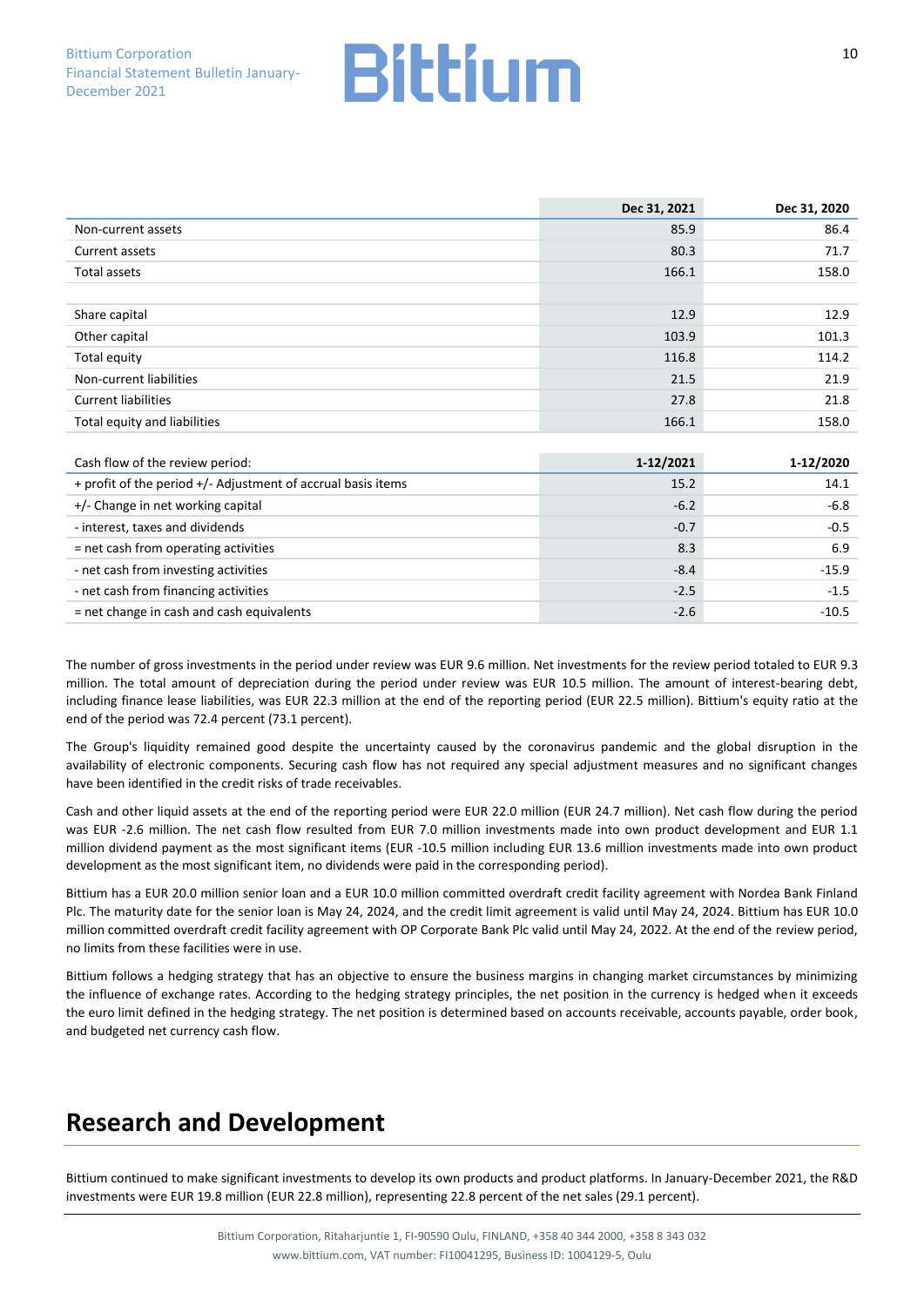The R&D investments focused mainly on developing tactical communication system and its products for the defense industry, developing different types of special terminal products for authorities and their related security software, as well as developing medical technology products. During 2021, the focus of investments has gradually shifted from tactical communications to the development of new medical technology products.

The capitalized R&D investments are related to the investments in developing the software defined radio based tactical radios, Bittium Tough SRD™ product family, further development of tactical communication networks, and development of medical technology products.

#### **R&D INVESTMENTS, (MEUR)**

|                                                 | 1-12 2021 | 1-12 2020 |
|-------------------------------------------------|-----------|-----------|
|                                                 | 12 months | 12 months |
| <b>Total R&amp;D investments</b>                | 19.8      | 22.8      |
| Capitalized R&D investments                     | $-7.0$    | $-13.6$   |
| Depreciations and impairment of R&D investments | 5.5       | 6.1       |
| Cost impact on income statement                 | 18.3      | 15.4      |
| R&D investments, % of net sales                 | 22.8%     | 29.1 %    |

| CAPITALIZED R&D INVESTMENTS IN BALANCE SHEET, MEUR | 1-12 2021 | 1-12 2020 |
|----------------------------------------------------|-----------|-----------|
|                                                    | 12 months | 12 months |
| Balance sheet value in the beginning of the period | 46.6      | 39.1      |
| Additions during the period                        | 7.0       | 13.6      |
| Depreciations and impairment of R&D investments    | $-5.5$    | $-6.1$    |
| Balance sheet value at the end of the period       | 48.1      | 46.6      |

### **Personnel**

The Bittium group employed an average of 664 people in January-December 2021. At the end of 2021, the company had 653 employees (684 employees at the end of 2020).

#### **Changes in the Company's Management**

On May 17, 2021, Bittium announced that Mr. Sammy Loitto, Senior Vice President, Sales and a member of Bittium Corporation's Management Group, will transfer to another company. Mr. Loitto acted as Senior Vice President, Sales at Bittium for three years, and successfully developed Bittium's sales and sales management processes, environment, and systems during his career.

The company decided that it will divide its sales management and development into the Company's three product and service areas, which are Defense & Security, Medical Technologies, and Connectivity Solutions. Dividing the sales activities into product and service areas in this context enables even stronger sales management and development. After the change, Bittium has product and service area specific sales management, which reports to the heads of the product and service areas in their positions. As a result, sales development is better targeted to the needs of each product and service areas. The changes have taken effect on June 1, 2021.

As of June 1, 2021, Bittium Corporation's management group consisted of the following persons: Mr. Hannu Huttunen, CEO (Chairman); Mr. Pekka Kunnari, CFO; Mr. Kari Jokela, CLO; Mrs. Karoliina Malmi, Vice President Communications and Marketing; Mr. Arto Pietilä, Senior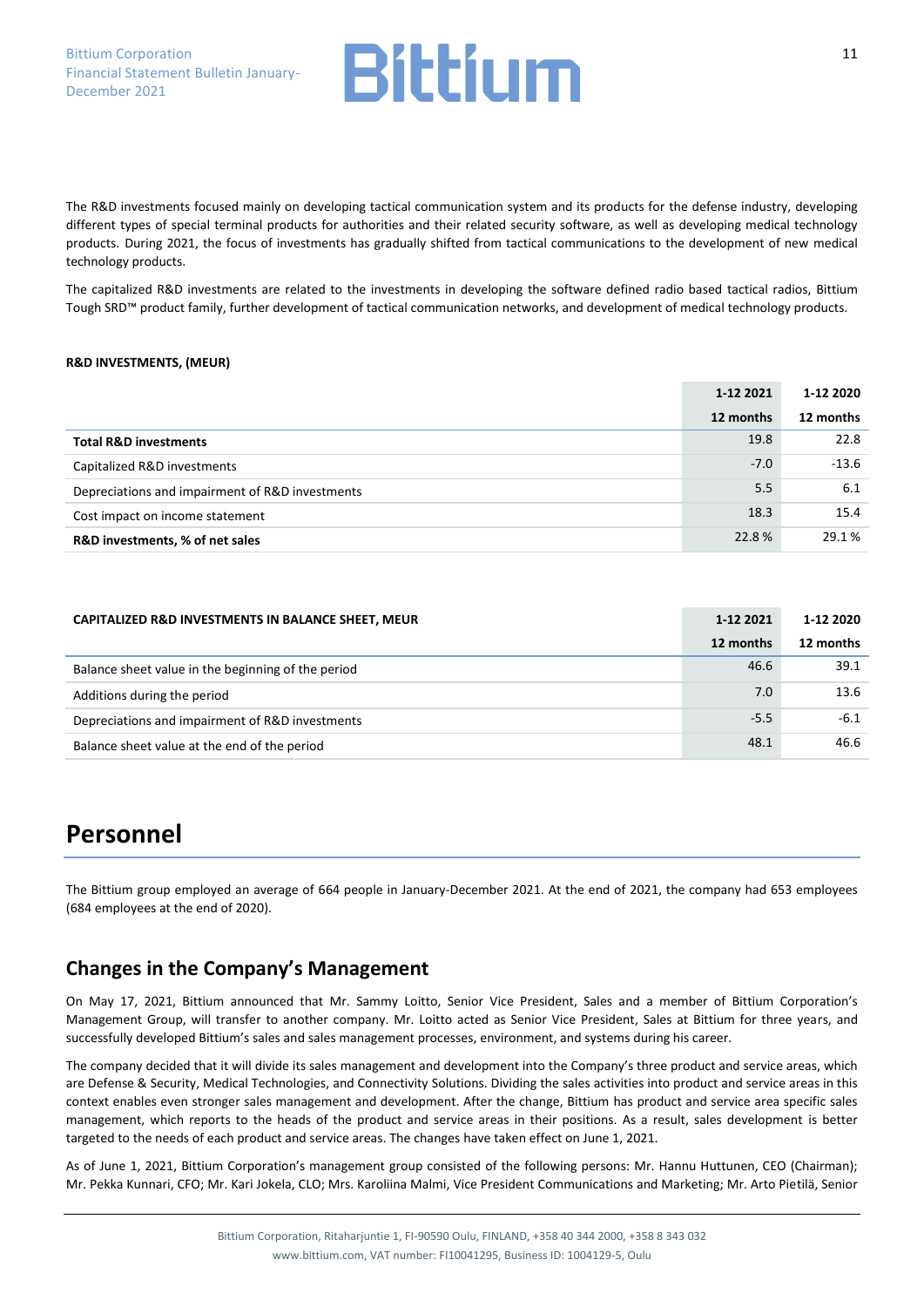Bittium Corporation Financial Statement Bulletin January-December 2021



Vice President Medical Technologies; Mr. Jari Sankala, Senior Vice President Defense & Security; Mr. Tommi Kangas, Senior Vice President Connectivity Solutions; and Mr. Jari-Pekka Innanen, Vice President, Engineering.

### **Share and Share Capital**

The shares of Bittium Corporation are quoted on Nasdaq Helsinki. The Company has one series of shares. All shares entitle their holders to dividends of equal value. Each share has one vote. The share does not have a nominal value. The Company's shares have been entered into the Euroclear Finland Ltd's book-entry securities system.

At the end of the financial period, the fully paid share capital of the Company entered into the Finnish Trade Register was EUR 12,941,269.00 and the total number of the shares was 35,702,264. The accounting par value of the Company's share is EUR 0.10. The Company does not have its own shares in its possession.

| <b>MARKET VALUES OF SHARES (EUR)</b>  | 1-12/2021 | 1-12/2020 |
|---------------------------------------|-----------|-----------|
|                                       | 12 months | 12 months |
| Highest                               | 7.89      | 7.67      |
| Lowest                                | 4.93      | 3.40      |
| Average                               | 6.18      | 5.74      |
| At the end of period                  | 5.30      | 5.79      |
|                                       |           |           |
| Market value of the stock. (MEUR)     | 189.2     | 206.7     |
| Trading value of shares. (MEUR)       | 83.2      | 117.9     |
| Number of shares traded. (1.000 pcs)  | 13 4 64   | 20 557    |
| Related to average number of shares % | 37.7      | 57.6      |

#### **Incentive Systems**

#### **Employee Profit-Sharing Plan**

In 2021, Bittium had an employee profit-sharing plan that applies to all employees, excluding those covered by other short-term bonus plans. According to the 2021 profit-sharing plan, a separately defined part of Bittium's operating profit will be distributed to employees as a profit-sharing bonus in proportion to salaries. The goal of the system is to enable the company's success to be shared with employees and to engage employees.

#### **Variable Pay**

The variable pay is paid based on the achievement of goals. In 2021, earning period for the variable pay was the calendar year. The targets are determined separately for each earning period. The setting of targets and the review of their achievement is decided on a one-overone basis. The criteria for the short-term merit pay are the financial and strategic targets of the Company. In addition, part of the targets can be personal targets, which may vary between duties.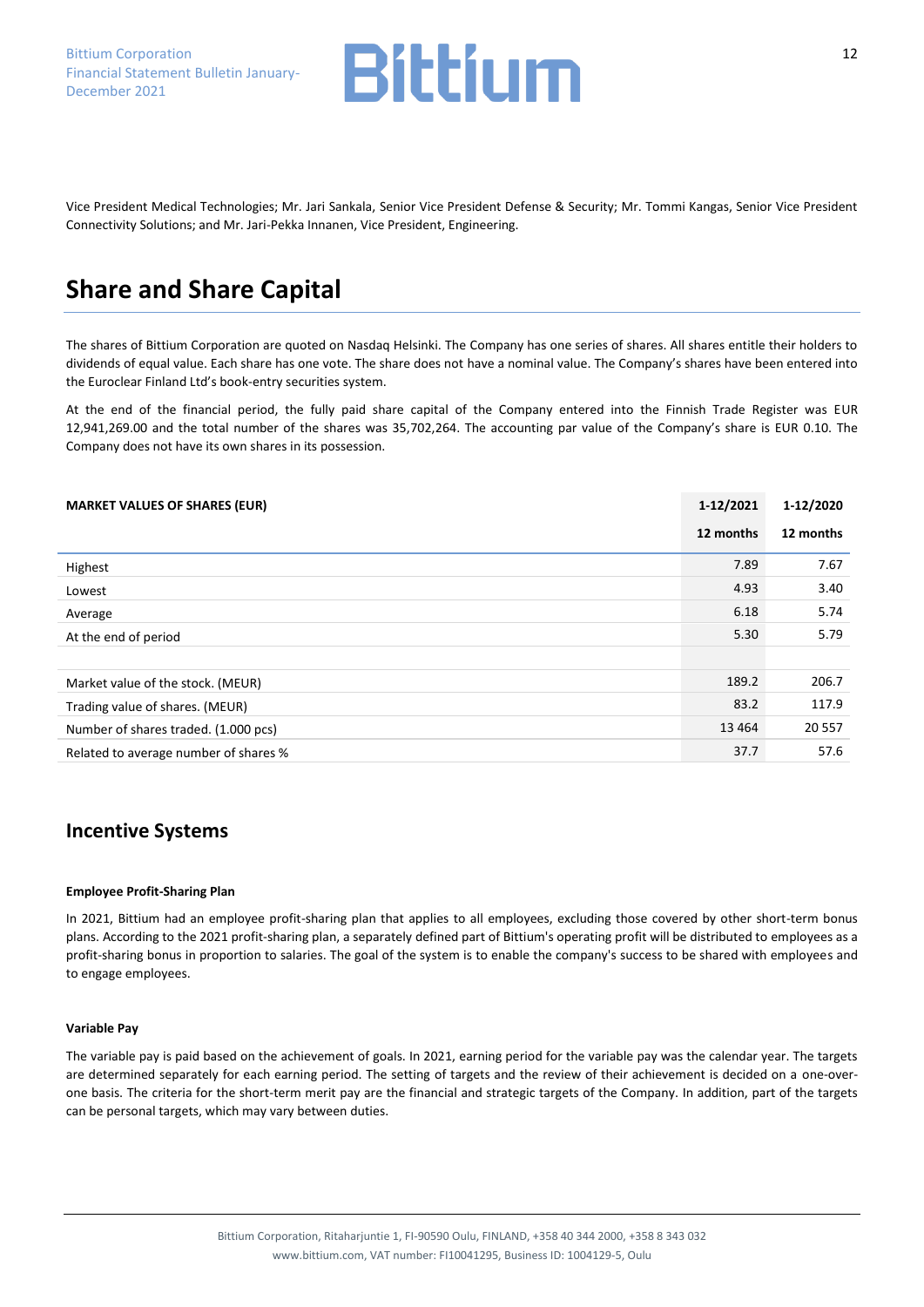#### **Management Share-Based Incentive Plan**

The management of Bittium group share-based long-term incentive scheme which comprises a Performance Share Plan ("PSP"). The objectives of the Performance Share Plan are to align the interests of Bittium's management with those of the Company's shareholders and, thus, to promote shareholder value creation in the long term, to commit the management to achieving Bittium's strategic targets and the retention of Bittium's management. The Performance Share Plan consists of three annually commencing three-year performance share plans, PSP 2020-2022, PSP 2021-2023 and PSP 2022-2024, each with a one-year performance period, which is followed by the payment of the share reward and a two-year transfer restriction period. The commencement of each plan is, however, subject to a separate Board decision. Further information can be found at the company's internet pages at the address [www.bittium.com.](http://www.bittium.com/)

On February 11, 2021, the Board of Directors of Bittium Corporation decided on the new period in the share-based long-term incentive scheme for the Bittium group's management. The members of Bittium's Management Group are eligible to participate in the second PSP 2021–2023 plan. The performance measures based on which the potential share reward under PSP 2021-2023 will be paid are the revenue growth and cash flow before financial items of Bittium. A precondition for the payment of the share reward is, in addition, that the employment relationship of the participant with Bittium continues at the time the reward is paid. The potential reward will be paid in shares of Bittium. If all the performance targets set for the second plan, PSP 2021 – 2023, are fully achieved, the aggregate maximum number of shares to be paid based on this second plan is approximately 111,900 shares (gross before the withholding of the applicable payroll tax). The aggregate gross value of PSP 2021 – 2023, estimated based on the volume-weighted average quotation of Bittium's share during the period H2/2020, is approximately EUR 0.7 million.

On March 24, 2021, the Board of Directors of Bittium Corporation decided on a directed share issue without consideration for the payment of the share rewards based on the Company's share-based incentive scheme to the Company's management. The directed share issue without consideration decided was about the first Performance Share Plan (PSP 2020-2022) of the share-based incentive scheme. In the Share Issue 9,098 new shares of the Company was issued without consideration to the management entitled to share rewards according to the terms and conditions of the share-based incentive scheme. A total of nine persons of the Company's management group were in the target group of the payment.

On March 29, 2021, the new shares issued without consideration were registered in the Trade Register. After the registration, the total number of Bittium Corporation shares was 35,702,264. The newly registered shares was admitted to trading on the Nasdaq Helsinki stock exchange on March 30, 2021.

#### **Shareholders**

| <b>Larges Shareholders</b>                           | Number of     | % of   |
|------------------------------------------------------|---------------|--------|
|                                                      | shares        | shares |
| 1. Veikkolainen Erkki                                | 1741908       | 4.88%  |
| 2. Ponato Oy                                         | 1 501 300     | 4.21%  |
| 3. Hulkko Juha                                       | 1419379       | 3.98%  |
| 4. Mutual Pension Insurance Company Varma            | 1 3 6 5 9 3 4 | 3.83%  |
| 5. Mutual Pension Insurance Company Ilmarinen        | 1 296 529     | 3.63%  |
| 6. OP-Suomi Mikroyhtiöt - special investment company | 752 757       | 2.11 % |
| 7. Hilden Kai Jalmari                                | 658 000       | 1.84 % |
| 8. Mutual Pension Insurance Company Elo              | 500 000       | 1.40 % |
| 9. Investment Fund Taaleritehdas Mikro Markka        | 500 000       | 1.40 % |
| 10. Citibank Europe PLC                              | 479 789       | 1.34 % |

At the end of 2021, Bittium Corporation had 21,663 shareholders. The ten largest shareholders owned 28.6 percent of the shares. Private ownership was 70.2 percent. The percentage of foreign and nominee-registered shareholders was 3.0 percent at the end of 2021.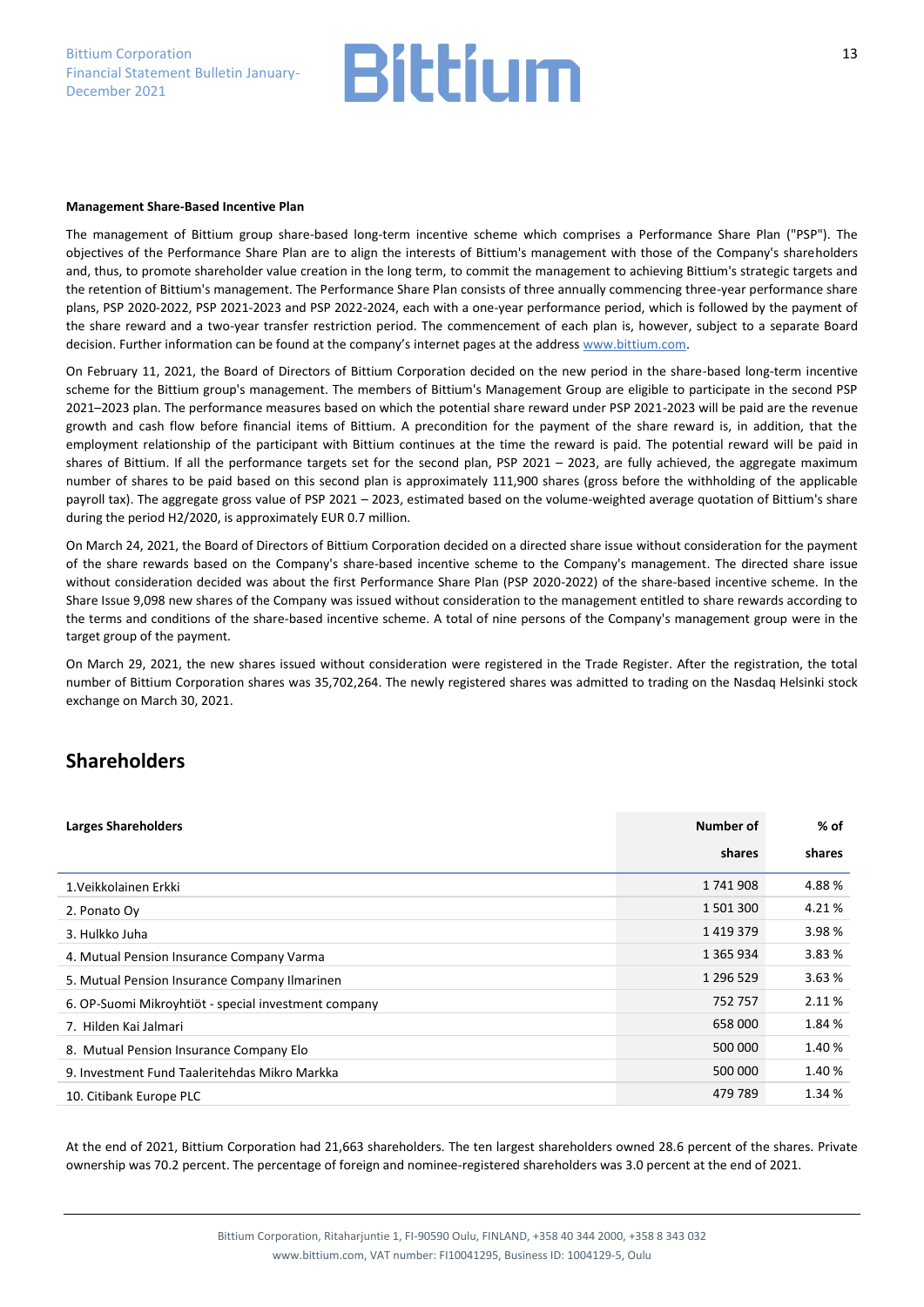

#### **Flagging Notifications**

On September 29, 2021, Bittium Corporation received a notification under Chapter 9, Section 5 of the Finnish Securities Market Act (FSMA), according to which Jbit Oy, a company 100% owned by Juha Hulkko has acquired 159,000 shares in Bittium Corporation. In connection with the completion of the share purchase, Juha Hulkko's aggregate amount of direct and indirect holdings in Bittium Corporation's shares and votes exceeded the five percent limit on 28.9.2021.

According to the notification, the aggregate holdings of Juha Hulkko in Bittium Corporation on September 28, 2021 amounted to a total of 1,783,450 shares, corresponding to 5.00 percent of the total number of shares and voting rights of Bittium Corporation. The share stock of Bittium Corporation consists of 35,702,264 shares, each entitling one vote.

### **Decisions of the Annual General Meeting of Bittium Corporation**

Bittium's Annual General Meeting was held on April 14, 2021, at 1.00 pm at the company's headquarters in Oulu, Finland. Shareholders and their proxy representatives could participate in the meeting and exercise their rights only by voting in advance and by making counterproposals and presenting questions in advance. The meeting could not be attended on-site. The Annual General Meeting was arranged in accordance with an exceptional meeting procedure based on the temporary legislation to limit the spread of the Covid-19 pandemic (677/2020) approved by the Finnish Parliament.

### **Use of the Profits Shown on the Balance Sheet and Authorizing the Board of Directors to Decide on Distribution of Dividend**

Based on the shareholder vote concerning minority dividend, the Annual General Meeting decided in deviation from the proposal of the Board of Directors that a minority dividend corresponding to half of the profit for the financial period shall be paid in accordance with Chapter 13, Section 7 of the Companies Act. The Board of Directors of the company had proposed to the Annual General Meeting that no dividend be distributed by the Annual General Meeting based on the adopted balance sheet for the financial period of January 1, 2020 - December 31, 2020. The total amount of the minority dividend to be distributed was EUR 1,110,327.74, corresponding to EUR 0.0311 per share.

The dividend was paid to shareholders who on the dividend record date April 16, 2021, were registered in the company's shareholders' register held by Euroclear Finland Oy. The dividend was paid on April 23, 2021. All the shares in the company were entitled to the dividend with the exception of shares possibly held by the Company on the dividend record date.

#### **Election and Remuneration of the Members of the Board of Directors**

The Annual General Meeting decided that the Board of Directors shall comprise five (5) members. Mr. Erkki Veikkolainen, Ms. Riitta Tiuraniemi, Mr. Veli-Pekka Paloranta, and Mr. Pekka Kemppainen were re-elected as members of the Board of Directors for a term of office expiring at the end of the next Annual General Meeting. Further, Mr. Petri Toljamo was elected as a new member of the Board of Directors for a corresponding term of office.

At its assembly meeting held on April 14, 2021, the Board of Directors elected Mr. Erkki Veikkolainen as the Chairman of the Board of Directors. Further, the Board has resolved to keep the Audit Committee. Ms. Riitta Tiuraniemi (Chairman of the committee), Mr. Petri Toljamo, and Mr. Veli-Pekka Paloranta were elected as members of the Audit Committee.

The Annual General Meeting resolved that the following monthly remuneration shall be paid to the members of the Board of Directors: to the chairman of the Board of Directors EUR 3,150 and to the other members of the Board of Directors EUR 1,800 each. In addition, the members of the Board of Directors are entitled to compensation for attending Board meetings as follows: the chairman of the Board EUR 875 for each meeting and other members EUR 500 for each meeting. In addition, the members of the Board of Directors are entitled to compensation for attending Committee meetings as follows: the chairman of the Committee EUR 600 for each meeting and other Committee members EUR 400 for each meeting. Travel expenses of the members of the Board of Directors shall be reimbursed in accordance with the Company's travel policy. The General Meeting also decided that 50 percent of the total amount of the monthly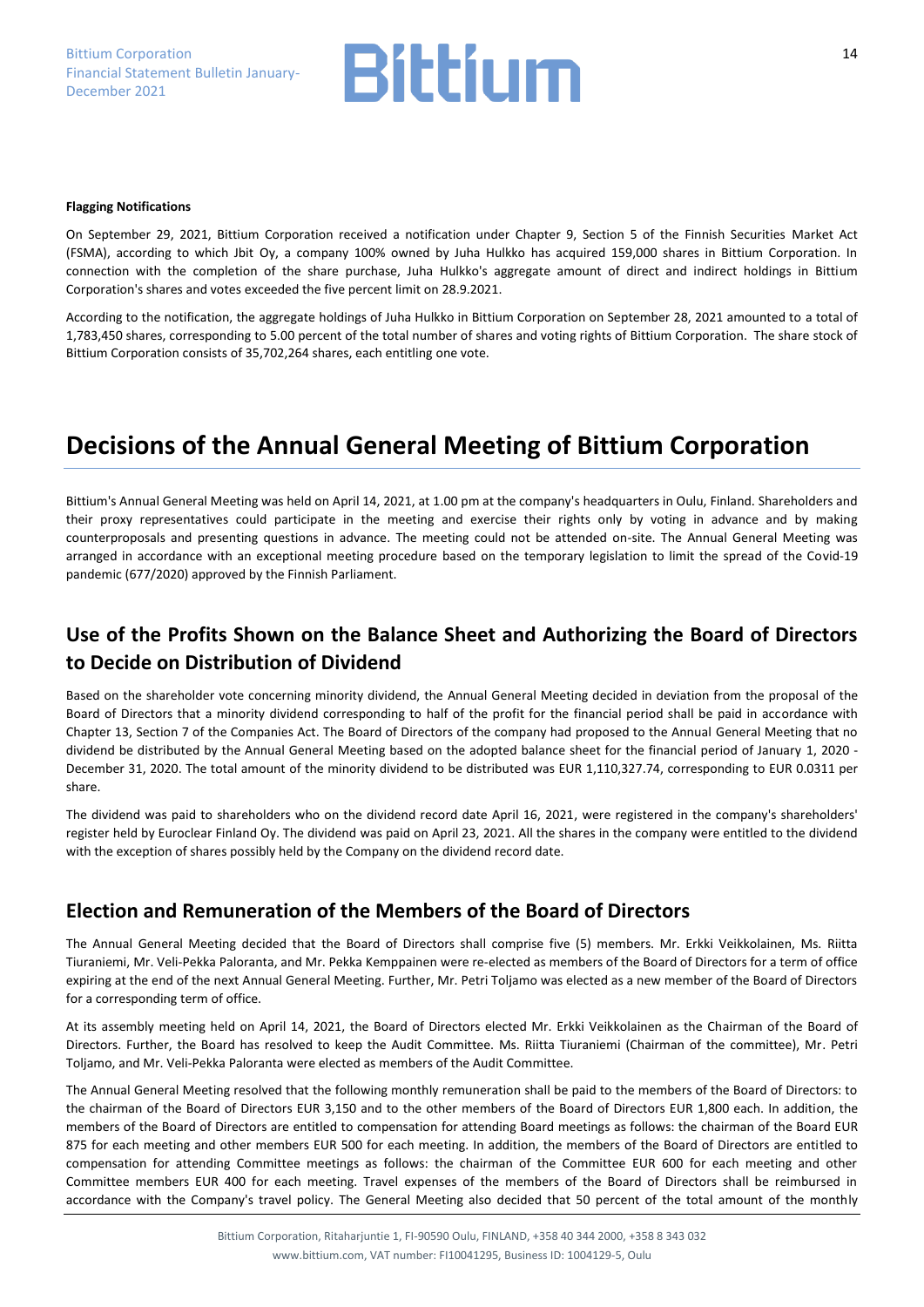

remuneration of the members of the Board of Directors will be paid at once as Bittium Corporation's shares acquired for the price formed in public trading, through share issue or, in special circumstances if share-based remuneration cannot be paid for some reason, in money. The shares will be acquired according to the share purchase program of the company. A member of the Board of Directors may not transfer the shares received as remuneration before his/her membership in the Board of Directors has ended.

#### **Election and Remuneration of the Auditor**

Ernst & Young Oy, authorized public accountants, was re-elected auditor of the company for a term of office ending at the end of the next Annual General Meeting. Ernst & Young Oy has notified that Mr. Jari Karppinen, APA, will act as responsible auditor. It was decided that the remuneration to the auditor shall be paid against the auditor's reasonable invoice.

### **Authorizing the Board of Directors to Decide on the Repurchase of the Company's own Shares**

The Annual General Meeting authorized the Board of Directors to decide on the repurchase of the Company's own shares as follows.

The number of own shares to be repurchased shall not exceed 3,500,000 shares, which corresponds to approximately 9.80 percent of all of the shares in the company as of the date of the Annual General Meeting. Only the unrestricted equity of the company can be used to repurchase its own shares on the basis of the authorization.

Own shares can be repurchased at a price formed in public trading on the date of the repurchase or otherwise at a price formed on the market.

The Board of Directors decides how own shares will be repurchased. Own shares can be repurchased using, inter alia, derivatives. Own shares can be repurchased otherwise than in proportion to the shareholdings of the shareholders (directed repurchase).

The authorization cancels the authorization given by the Annual General Meeting on June 15, 2020, to decide on the repurchase of the company's own shares.

The authorization is effective until June 30, 2022.

### **Authorizing the Board of Directors to Decide on the Issuance of Shares as well as the Issuance of Special Rights Entitling to Shares**

The Annual General Meeting authorized the Board of Directors to decide on the issuance of shares and special rights entitling to shares referred to in Chapter 10 Section 1 of the Companies Act as follows.

The number of shares to be issued shall not exceed 3,500,000 shares, which corresponds to approximately 9.80 percent of all of the shares in the company as at the date of the Annual General Meeting.

The Board of Directors decides on all the conditions of the issuance of shares and of special rights entitling to shares. The authorization concerns both the issuance of new shares as well as the transfer of treasury shares. The issuance of shares and of special rights entitling to shares may be carried out in deviation from the shareholders' pre-emptive rights (directed issue).

The authorization cancels the authorization given by the General Meeting on June 15, 2020 to decide on the issuance of shares as well as the issuance of special rights entitling to shares referred to in Chapter 10 Section 1 of the Companies Act.

The authorization is effective until June 30, 2022.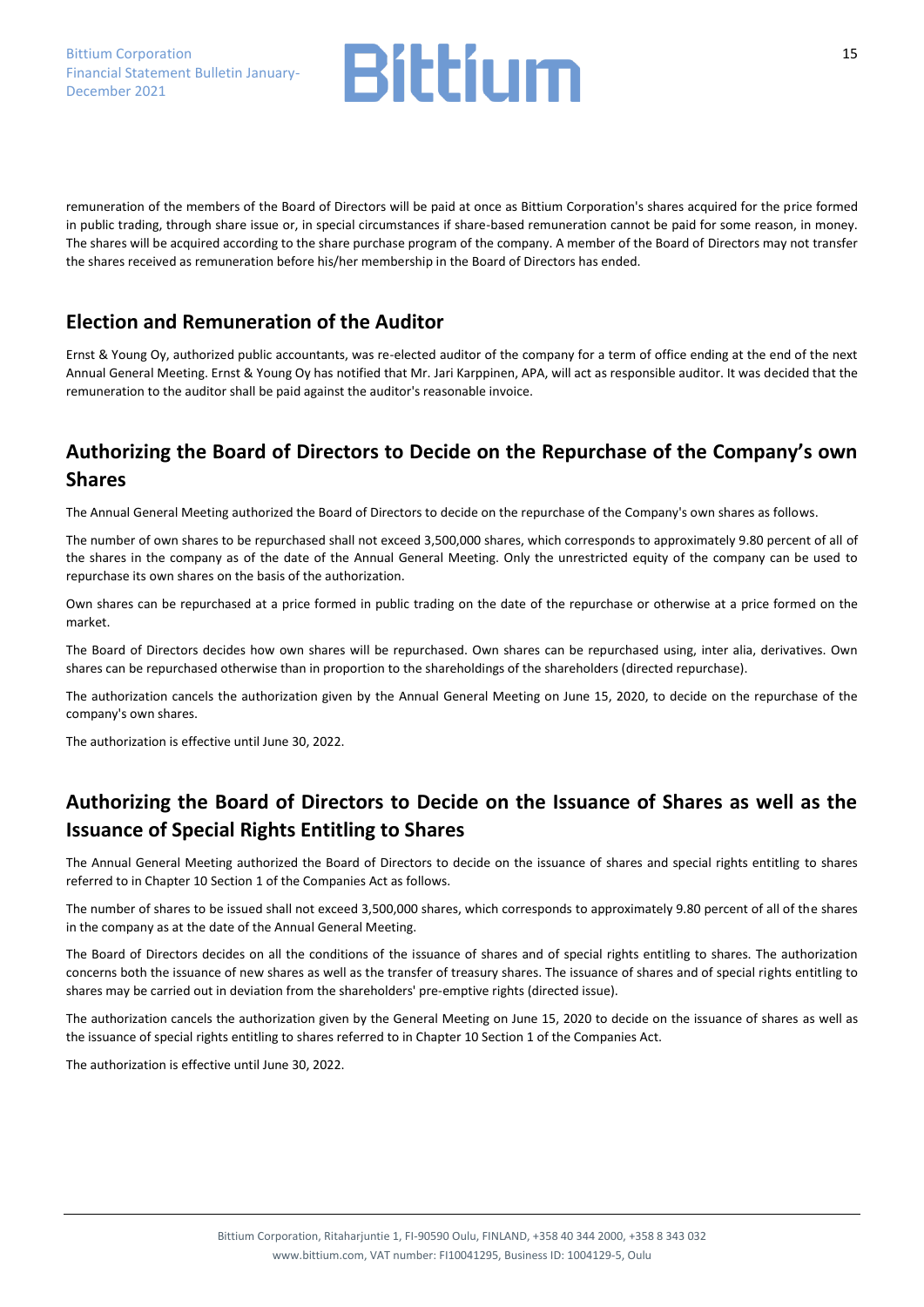### **Proposal by the Board of Directors on the Use of the Profit Shown on the Balance Sheet and the Payment of the Dividend**

On December 31, 2021, the parent company's distributable funds amounted to EUR 117,996,832.83, of which EUR 127,479.11 is profit for the last financial year. The Board of Directors proposes that the Annual General Meeting resolve to pay EUR 0.04 per share as dividend based on the balance sheet to be adopted for the financial period January 1, 2021 - December 31, 2021.

The proposed dividend corresponds to a total of EUR 1,428,090.56 as of the date of the notice of the Annual General Meeting. The proposed dividend exceeds the amount of a minority dividend, which would be EUR 63 739,56, i.e. approximately EUR 0.0018 per share. The dividend will be paid to the shareholders who are registered in the company's register of shareholders as maintained by Euroclear Finland Ltd on the dividend record date, April 8, 2022. The Board of Directors proposes that the dividend be paid on April 19, 2022.

Bittium Corporation follows a dividend policy that takes into account the Corporation's net income, financial status, need for capital and financing of growth.

### **Significant Events after the Reporting Period**

On January 18, 2022, Mr. Antti Näykki (45 years), B.Eng. Embedded Systems, was appointed as Senior Vice President, Medical Technologies Product and Service Area in Bittium Corporation and as a member of Bittium Corporation's Management Group, effective on February 1, 2022. Mr. Näykki has worked at Bittium since 2019, among other things, as responsible for business development, and as the head of the Medical Technologies product management. In his new position as Senior Vice President of Medical Technologies Product and Service Area, he reports to Mr. Hannu Huttunen, CEO of Bittium Corporation. Mr. Arto Pietilä, Senior Vice President of Medical Technologies Product and Service Area and a member of Bittium Corporation's Management Group, will retire in March 2022. He has agreed to support a smooth transition of responsibilities to Mr. Antti Näykki in the first months of 2022.

As of February 1, 2022, Bittium Corporation's management group consists of the following persons: Mr. Hannu Huttunen, CEO (Chairman); Mr. Pekka Kunnari, CFO; Mr. Kari Jokela, CLO; Mrs. Karoliina Malmi, Vice President Communications and Marketing; Mr. Jari Sankala, Senior Vice President Defense & Security; Mr. Tommi Kangas, Senior Vice President Connectivity Solutions; Mr. Antti Näykki, Senior Vice President Medical Technologies; and Mr. Jari-Pekka Innanen, Vice President, Engineering.

On February 2, 2022, Bittium Biosignals Ltd, a subsidiary of Bittium Corporation, and Preventice Solutions, a wholly-owned subsidiary of Boston Scientific, announced to have signed an agreement by which Bittium will extend its supply of BodyGuardian® MINI devices for monitoring cardiac arrhythmias to Preventice Solutions. In addition, according to the agreement the parties continue to cooperate in the development of new tailored ECG technology for Preventice Solutions. When the minimum volumes required for the exclusive rights under the agreement are met, the total value of the agreement is approximately USD 40-45 million (approximately EUR 35-40 million based on an exchange rate of February 1, 2022), with revenues accruing during 2022, 2023, 2024 and 2025. The final total value is mainly affected by the purchase volumes of different product models. The cooperation between Bittium and Preventice Solutions began in February 2018 regarding the development and delivery of wireless ECG measurement devices. A continuation of the cooperation was announced on September 10, 2020. The agreement signed on February 2, 2022 replaces the extension agreement signed in September 2020 for the supply of ECG measuring devices for the years 2021-2024.

On February 8, 2022, the Finnish Defence Forces ordered the Bittium Tactical Wireless IP Network™ (TAC WIN) system's products based on a Framework Agreement on the purchase of the products. The value of the purchase order was approximately EUR 8.8 million. The ordered tactical routers and radio heads are related to several ongoing projects in the Finnish Defense Forces, where Bittium TAC WIN provides broadband IP network connections for mobile communication stations and command posts. Bittium TAC WIN system's products were ordered based on a Framework Agreement between Bittium and the Finnish Defence Forces, according to which the Finnish Defence Forces purchase Bittium TAC WIN system's products for tactical communications. The Framework Agreement covers the years 2021–2024, with a total value of approximately EUR 30 million at the maximum. According to the Framework Agreement, the Finnish Defence Forces will issue separate purchase orders for the products each year. Bittium announced on December 22, 2020 that the Finnish Minister of Defence Antti Kaikkonen had authorized the Finnish Defence Forces to purchase the Bittium Tactical Wireless IP Network™ (TAC WIN) system's products. The ordered products will be delivered to the Finnish Defence Forces during the year 2022.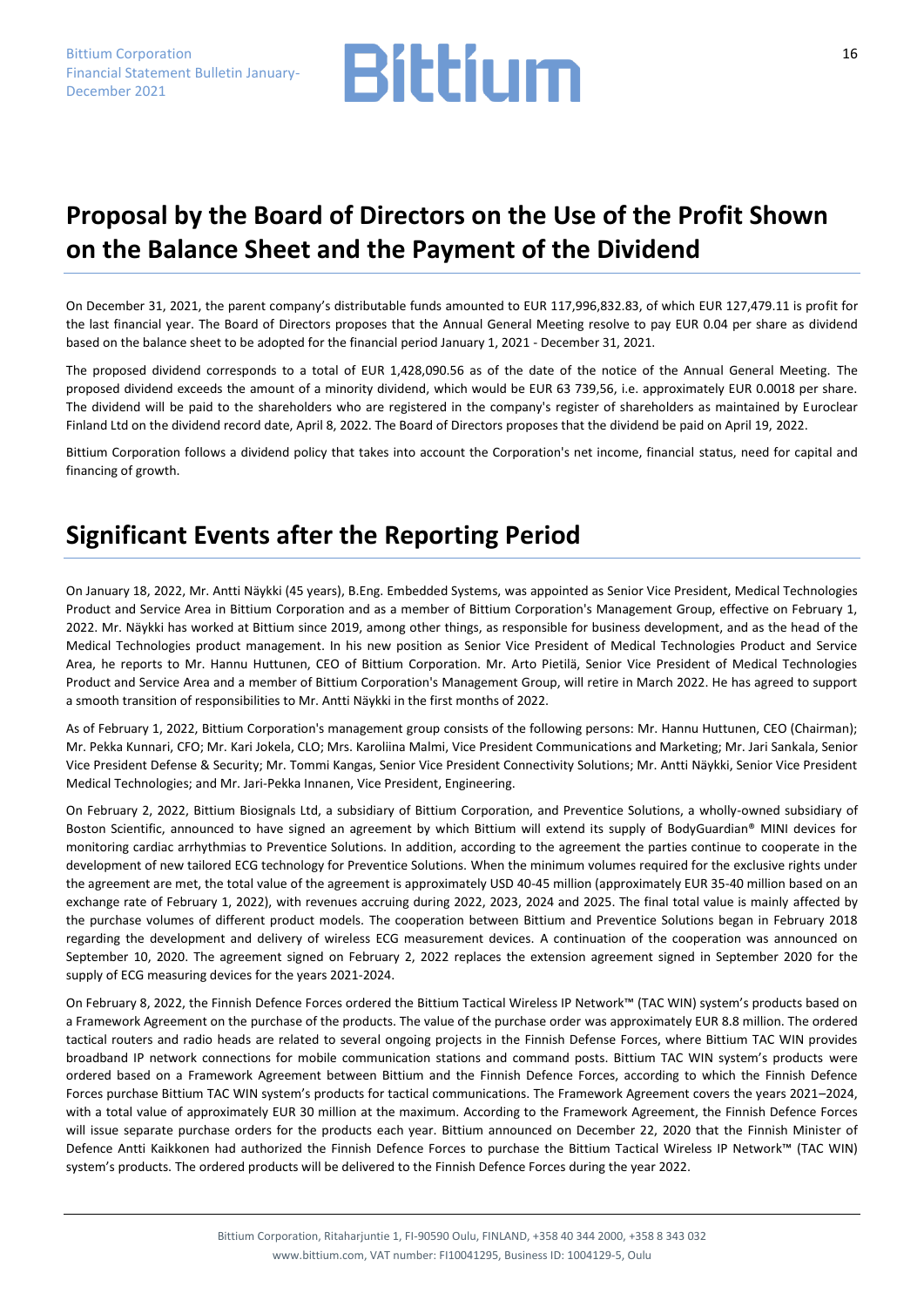### **Risks and Uncertainties**

Bittium has identified several business, market and finance related risk factors and uncertainties that can affect the level of sales and profits.

The coronavirus pandemic has caused changes in the company's operating environment. The company management has been actively following and anticipating the development of the pandemic and has taken measures to prevent and remedy the impacts of the pandemic. It is difficult to estimate the length of the situation or its impacts on business operations and financial results.

The global disruption in the availability of electronic components and their price development has caused fast changes in the company's operating environment. The company monitors the development of the situation and actively strives to ensure the availability of components required for product deliveries. Poor availability of components can have a detrimental effect on the progress of customer projects and the ability to deliver products.

#### **Market Risks**

The global economic uncertainty may affect the demand for Bittium's services, solutions, and products and provide pressure on, e.g., pricing. In the short term, such uncertainty may affect, in particular, the utilization and chargeability levels and average hourly prices of R&D services. Growing political uncertainty may also affect the demand for Bittium's services, solutions, and products and the price competitiveness in the different geographical areas. Bittium is also increasingly exposed to legal, economic, political, and regulatory risks related to the countries in which its suppliers and other cooperation partners are located. Such risks may result in delays in deliveries or in situations where there will be no orders in the forecast quantities, currency losses, elevated costs, or litigations and related costs.

As Bittium's customer base includes, among others, companies operating in the field of telecommunication, defense, and other authorities, as well as companies delivering products to them and companies operating in the healthcare sector, the company is exposed to market changes in these industries.

A significant part of Bittium´s net sales accumulate from selling products and R&D services to defense and other authorities, as well as companies delivering products to them. Deviation in anticipated business development with such customer concentrations may translate as a significant deviation in Bittium's outlook, both in terms of net sales and operating result, during the ongoing financial period and thereafter.

Bittium seeks to expand its customer base on a longer term and reduce dependence on individual companies, and hence the company would thereby be mainly affected by the general business climate in the industries of the companies belonging to Bittium's customer base instead of the development of individual customer relationships. The more specific market outlook has been presented in this report in the "Market outlook" section.

#### **Business Related Risks**

Bittium's operative business risks are mainly related to the following items: uncertainties and short visibility on customers' product program decisions, their make or buy decisions and, on the other hand, their decisions to continue, downsize or terminate current product programs, execution and management of large customer projects, ramping up and down project resources, availability of personnel in labor markets, accessibility on commercially acceptable terms and, on the other hand, successful utilization of the most important technologies and components, competitive situation and potential delays in the markets, timely closing of customer and supplier contracts with reasonable commercial terms, delays in R&D projects, a realization of expected return on capitalized R&D investments, obsolescence of inventories and technology risks in product development causing higher than planned R&D costs, and risks related to the ramp-up of product manufacturing. Revenues expected to come from either existing or new products and customers include normal timing risks. Bittium has certain significant customer projects, and deviation in their expected continuation could also result in significant deviations in the company's outlook. In addition, there are typical industry warranty and liability risks involved in selling Bittium´s services, solutions, and products.

Bittium's product delivery business model faces such risks as high dependency on actual product volumes, timing risks, and potential delays in the markets. The above-mentioned risks may manifest themselves as lower amounts of products delivered or higher costs of production, and ultimately, as lower profit. Bringing Bittium's products to international defense and other authorities' markets may take longer than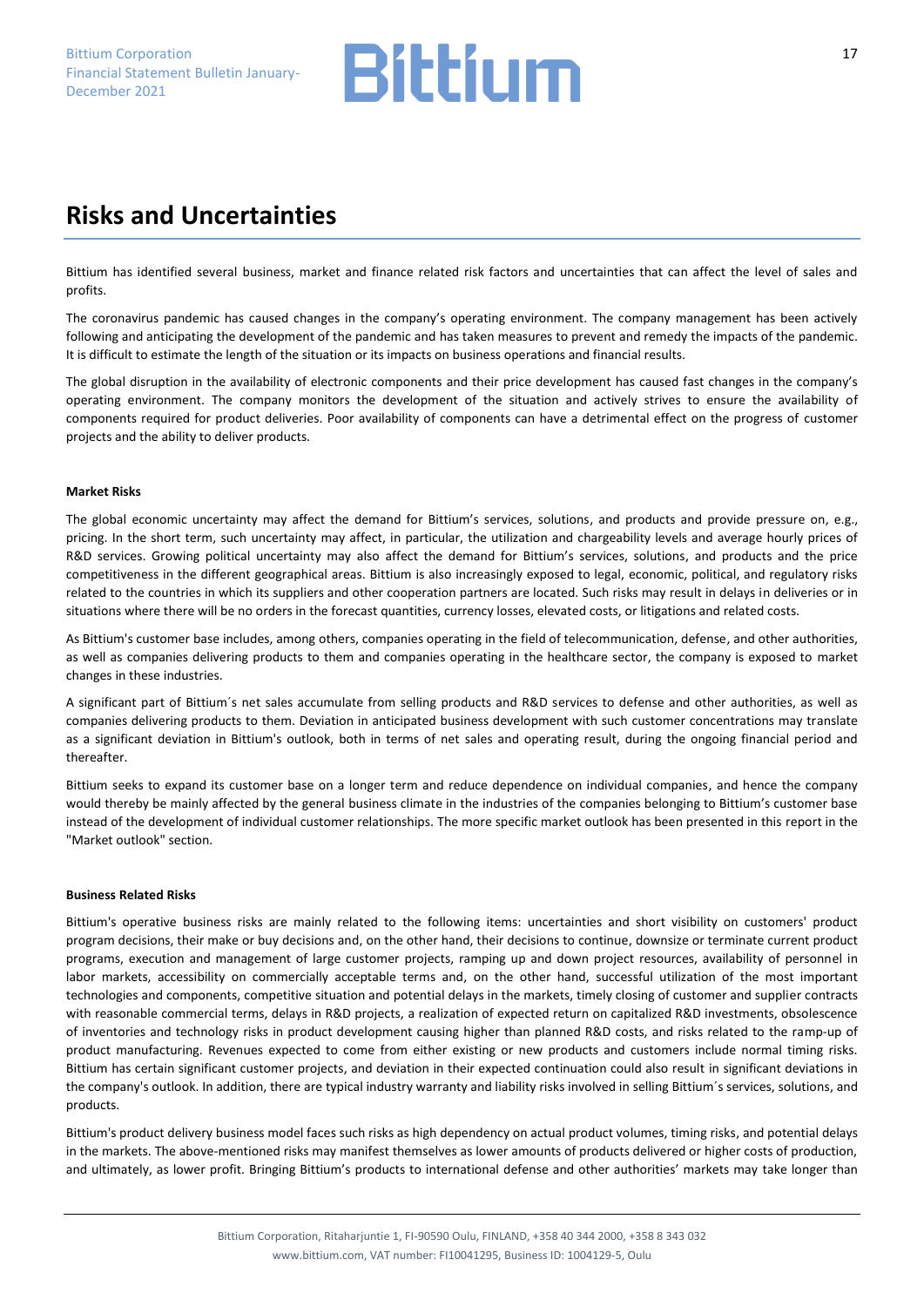anticipated because the projects are typically long, and the purchasing programs are prepared in the lead of national governments and within the available financing. Once a supplier has been selected, product deliveries are typically executed over several years.

Some of Bittium's businesses operate in industries that are heavily reliant on patent protection and therefore face risks related to the management of intellectual property rights, on the one hand, related to accessibility on commercially acceptable terms of certain technologies in the Bittium's products and services, and on the other hand, related to an ability to protect technologies that Bittium develops or licenses from others from claims that third parties' intellectual property rights are infringed. Additionally, parties outside of the industries operate actively to protect and commercialize their patents and therefore in their part increase the risks related to the management of intellectual property rights. At worst, claims that third parties' intellectual property rights are infringed could lead to substantial liabilities for damages. In addition, the progress of the customer projects and delivery capability may also be affected by potential challenges in global accessibility of key technologies and components on commercially acceptable terms, as well as by the acceptance of the necessary export licenses. The company changed its name to Bittium Corporation as of July 1, 2015 and started using the new trademark. The registration and the use of the new trademark can include customary risks involved in taking in use a new trademark.

#### **Financing Risks**

Global economic uncertainty may lead to payment delays, increase the risk for credit losses, and weaken the availability and terms of financing. To fund its operations, Bittium relies mainly on income from its operative business and may from time to time seek additional financing from selected financial institutions. Bittium has EUR 20.0 million senior loan and EUR 10.0 million committed overdraft credit facility agreement with Nordea Bank Plc. The maturity date for the senior loan is May 24, 2024, and the credit limit agreement is valid until May 24, 2024. Bittium has EUR 10.0 million committed overdraft credit facility agreement with OP Corporate Bank Plc valid until May 24, 2022.

These agreements include customary covenants related to, among other things, equity ratio, transferring property, and pledging. There is no assurance that additional financing will not be needed in case of investments, networking capital needs, or clearly weaker than expected development of Bittium's businesses. Customer dependency in some parts of Bittium's business may translate as an accumulation of risk with respect to outstanding receivables and ultimately with respect to credit losses.

### **Outlook for 2022**

The global disruption in the availability of electronic components and the spread of new variants of the coronavirus are having a significant impact on the global market. More than 70 percent of Bittium's net sales accumulate from products and related systems, and the prevailing shortage of components is causing significant uncertainty to the development of Bittium's product-based net sales in 2022. Due to these uncertainties, at this point of the year, the company will exceptionally publish only the first half-year outlook instead of the fullyear outlook.

Bittium expects the net sales in January-June 2022 to be at the same level as in the previous year (EUR 39.7 million in January-June 2021) and the operating result to be negative (operating loss of EUR -0.7 million in January-June 2021).

More information about Bittium's market outlook, risks and uncertainties are presented in this report in the sections "Market Outlook" and "Risks and Uncertainties" as well as on the company's internet pages at [www.bittium.com.](http://www.bittium.com/) 

### **Market Outlook and the Implications of the Coronavirus Pandemic for Bittium**

Bittium's customers operate in various industries, each of them having its own industry specific factors driving the demand. A common factor creating demand among the whole customer base is the growing need for higher quality and secure data transfer. Due to the technology competencies accrued over time and the long history in developing mobile communication solutions, Bittium is in a good position to offer customized solutions to its customers. Over thirty years of experience and extensive competence in measuring biosignals also act as a basis for medical technology solutions.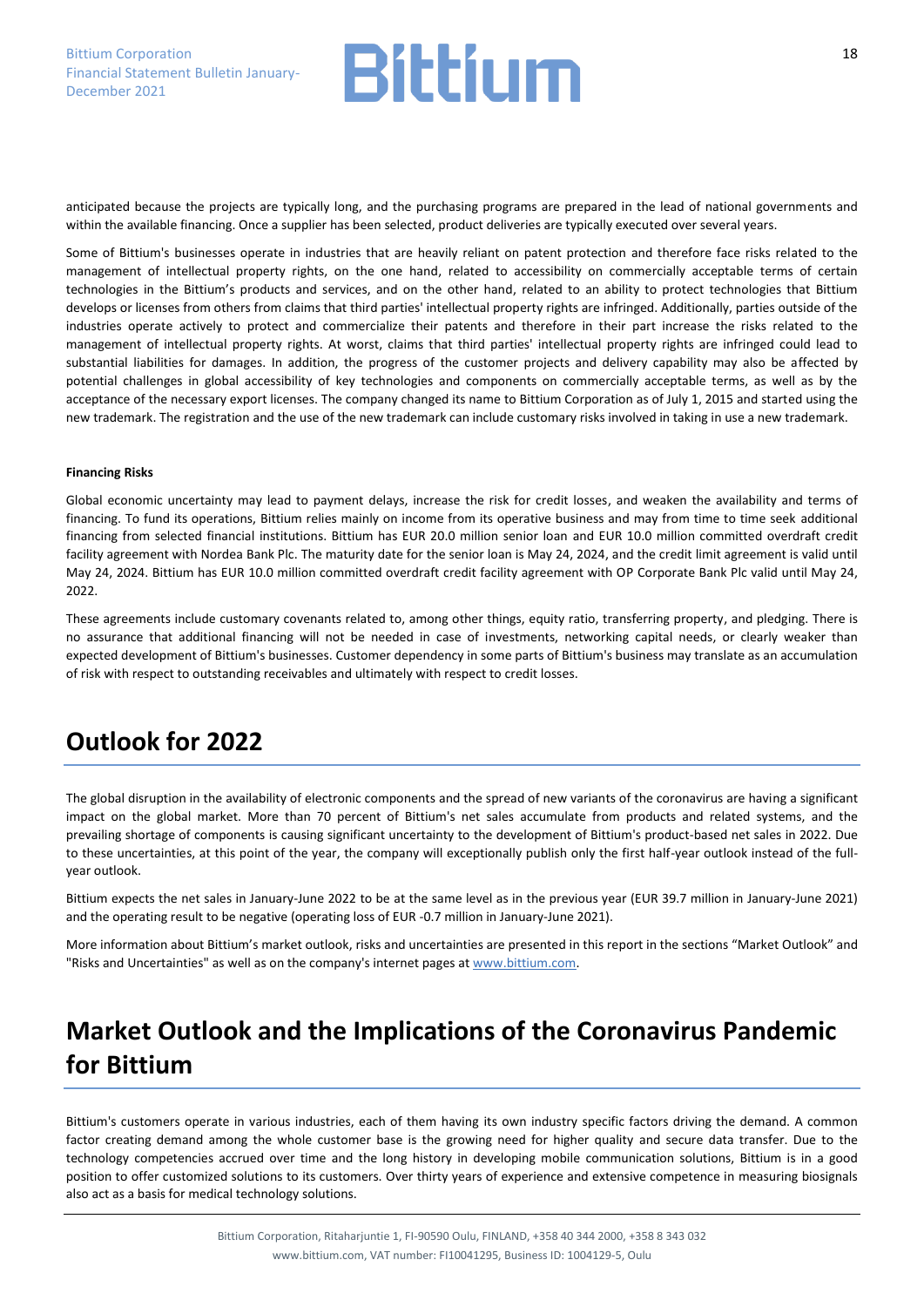In 2020 and 2021, the global coronavirus pandemic has significantly affected the global economy and market situation. Bittium's business sales cycles are long by their nature, but the pandemic has also affected Bittium's business, among others, by slowing down existing projects and postponing new projects. The market is slowly beginning to recover from the effects of the pandemic, but the global shortage of components will affect product manufacturing and thus the ability to deliver products to customers on schedule.

The factors affecting the demand for Bittium's products and services and the effects of the coronavirus pandemic on them are described below:

#### **Defense, Public Safety, and Information Security Markets**

- In the defense market's tactical communications sector, the governments' defense forces and other authorities need networks that troops, who are more and more constantly on the move, can use and transfer growing amounts of data securely. This creates demand for Bittium Tactical Wireless IP Network™ (TAC WIN) broadband network, Bittium Tough SDR™ handheld and vehicular radios, and for other Bittium's IP-based (Internet Protocol) tactical communication solutions that fulfill the needs of data transfer of moving troops and individual soldiers. Bittium continues its efforts to bring its defense market targeted products and services also to the international defense markets and aims to get new international customers for its tactical communication system in 2022. Due to the long sales cycles driven by purchasing programs of national governments, it will take time to receive purchase orders. Exceptional circumstances due to the corona pandemic have to some extent affected the progress of programs, which has slowed down the completion of larger deals.
- The financial difficulties caused by the coronavirus pandemic affect the budgets of public finances such as states and public authorities and have required postponing of procurement. This has somewhat delayed the launch of new projects and receiving orders. Especially in the defense and authorities' markets testing and piloting of products and systems are typical phases before receiving orders of larger entities, and current circumstances due to the pandemic situation have caused delays in them. However, the market has begun to recover from the effects of the pandemic. The global shortage of components affects the availability of various components used in products, which affects the company's ability to deliver products to its customers on time.
- The use of LTE technology, smartphones, and applications continue to increase in special verticals, such as public safety, creating demand for Bittium Tough Mobile™ secure LTE smartphone and other customized special terminals based on Bittium's own product platform. The awareness of mobile security risks is growing, and the interest in secure mobile devices is increasing. The sales of secure terminal products are expected to develop moderately according to the nature of public safety markets.
- The smartphone sales process often involves testing and piloting systems and equipment, possibly integrating third-party technologies, and possible local regulatory approvals, which are typically lengthy processes. Exceptional circumstances caused by the coronavirus pandemic may have a significant impact on the progress of projects, which slows down the closings of larger transactions.

#### **Telecommunication and Digitalization**

- In mobile telecommunications, the implementation of 5G is accelerating in pace. Investments in developing new features continue and the importance of software development in the 5G network development expands. This creates demand for Bittium's R&D services. There is a wide range of frequencies allocated for the 5G technology, thus creating the need to develop multiple products to cover the market and creating demand for R&D services for the development of product variants. The different kinds of needs for solutions in the open radio frequency network architecture, Open Radio Access Network (ORAN), and satellite communication increase the demand for Bittium's R&D expertise as new players enter the traditional supplier network. Also, the development of new devices utilizing 5G technology increases the demand for Bittium's services.
- As digitalization evolves, secure IoT (Internet of Things) has become a significant development area in almost every industry. The increasing need for companies to digitalize their operations, collect data wirelessly, and transfer it to the internet and cloud services generate a need for Bittium's services and customized solutions. To this end, the market needs secure devices, for both demanding industrial and leisure applications, which collect information from the sensors used by the device and create a reliable wireless connection to the Internet and cloud services. The deployment of 5G technology is expanding and the number of digitalized devices increases continuously. The devices will also feature new and more advanced features that will create demand for design services. Therefore, the integration of different systems and technologies play an important role in enabling complete digitalization services. There are several learning systems and devices under development that use different kinds of artificial intelligence (AI) technologies to ease and speed up the processing of large data amounts.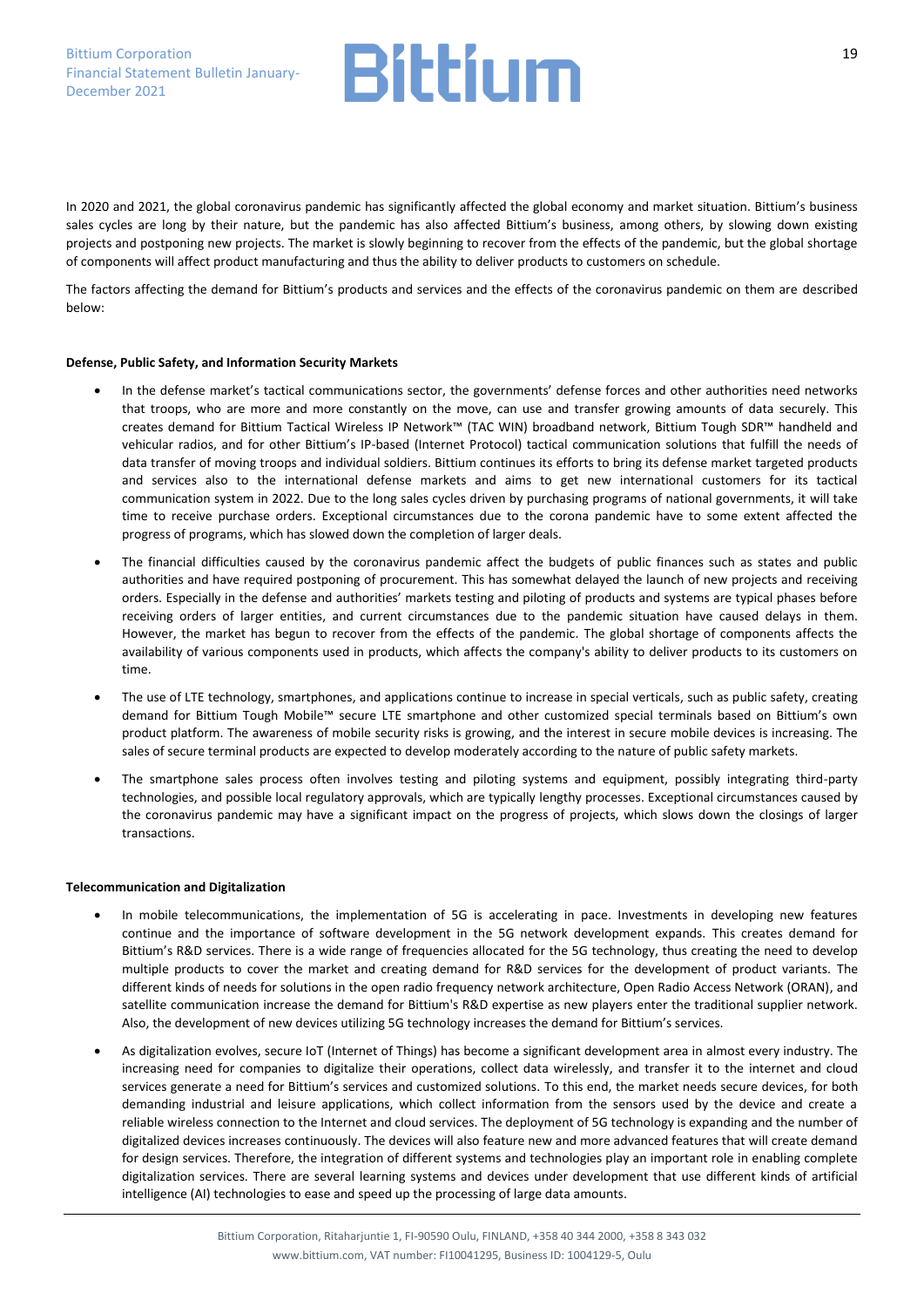- Changes in the digitalization of the automotive industry and new business models as well as the automation of automotive operations create a need for technological development. Most significant technology trends, such as wireless connectivity, intelligent mobility, self-driving cars, and electric cars, are guiding needs for innovative software development. The share of software in cars quickly is increasing, and software is becoming a major enabler and a differentiator. The use of the Android™ Automotive operating system in the In-Vehicle Infotainment (IVI) systems is strongly entering the market. Several carmakers have announced the launch of cars with Android Automotive. Bittium's more than a decade of experience with the Android operating system and the Google ecosystem combined with wireless connectivity know-how create good business opportunities for this market.
- The coronavirus pandemic has slowed sales of product development services. Despite the fact that adaptation to new circumstances and practices has gone well, the pandemic has slowed down the progress of existing projects and the acquisition of new customers. However, the market has slowly begun to recover from the effects of the pandemic and new customer projects have been launched. The coronavirus pandemic and labor competition are expected to continue prevailing in the market during 2022. The goal is to further increase the number of product development service projects and expand the international customer base.

#### **Medical ECG, EEG, and Sleep Apnea Remote Monitoring Market**

- The medical technology market is undergoing significant development in patient care, especially outside hospitals. There is an increasing focus on the prevention of diseases and health problems through early diagnosis and the discharge of patients at an earlier stage to reduce hospital and treatment days. These actions significantly increase efficiency in health care processes and lower costs.
- A prerequisite for early hospital discharge is the enabling of accurate and precise follow-up and measurement opportunities in home conditions, which would be enabled through remote monitoring. Remote monitoring and remote diagnostics also enable specialists' diagnoses regardless of time and place. Also, evolving artificial intelligence-based algorithms become more common in supporting physicians in making diagnoses. Remote monitoring and remote diagnostics make it possible and faster to obtain more accurate diagnoses, which, in turn, speeds up the start of the right kind of treatment. The market change will enable several new providers to join the overall care service chain, without compromising the quality of specialist services.
- For remote monitoring and remote diagnostics, Bittium provides its Bittium Faros™ product family for remote heart monitoring, Bittium BrainStatus™ for measuring the electrical activity of the brain, home sleep apnea testing solution Bittium Respiro™, and different kinds of diagnostics software offered by Bittium.
- As the coronavirus pandemic spread, the number of non-emergency patients going to treatments and tests to healthcare providers decreased. Several hospitals and medical care facilities have postponed their non-emergency tests and examinations and focused on the treatment of the pandemic patients as well as on the actions aimed to prevent the virus from spreading. The pandemic situation varies from country to country, but generally the market is beginning to get back to normal again. In the longterm, the pandemic will accelerate the use of remote services in hospitals and medical care facilities, and thus create positive development on the demand for remote monitoring products and services.
- The global shortage of components affects the availability of various components used in products and can affect the company's ability to deliver products to its customers on time.

### **Annual General Meeting of Shareholders 2022 and Annual Report 2021**

Notice is given to the shareholders of Bittium Corporation (the "Company") to participate in the Annual General Meeting to be held on Wednesday April 6, 2022, at 13.00 (CEST+1) in the Company's headquarters at Ritaharjuntie 1, 90590 Oulu, Finland. In order to prevent the spread of the Covid-19 pandemic and to prepare for unpredictable changes in the pandemic situation, the Annual General Meeting will be held without shareholders' and their proxy representatives' presence at the meeting venue. Shareholders of the Company and their proxy representatives may participate in the meeting and exercise shareholder rights only through voting in advance as well as by making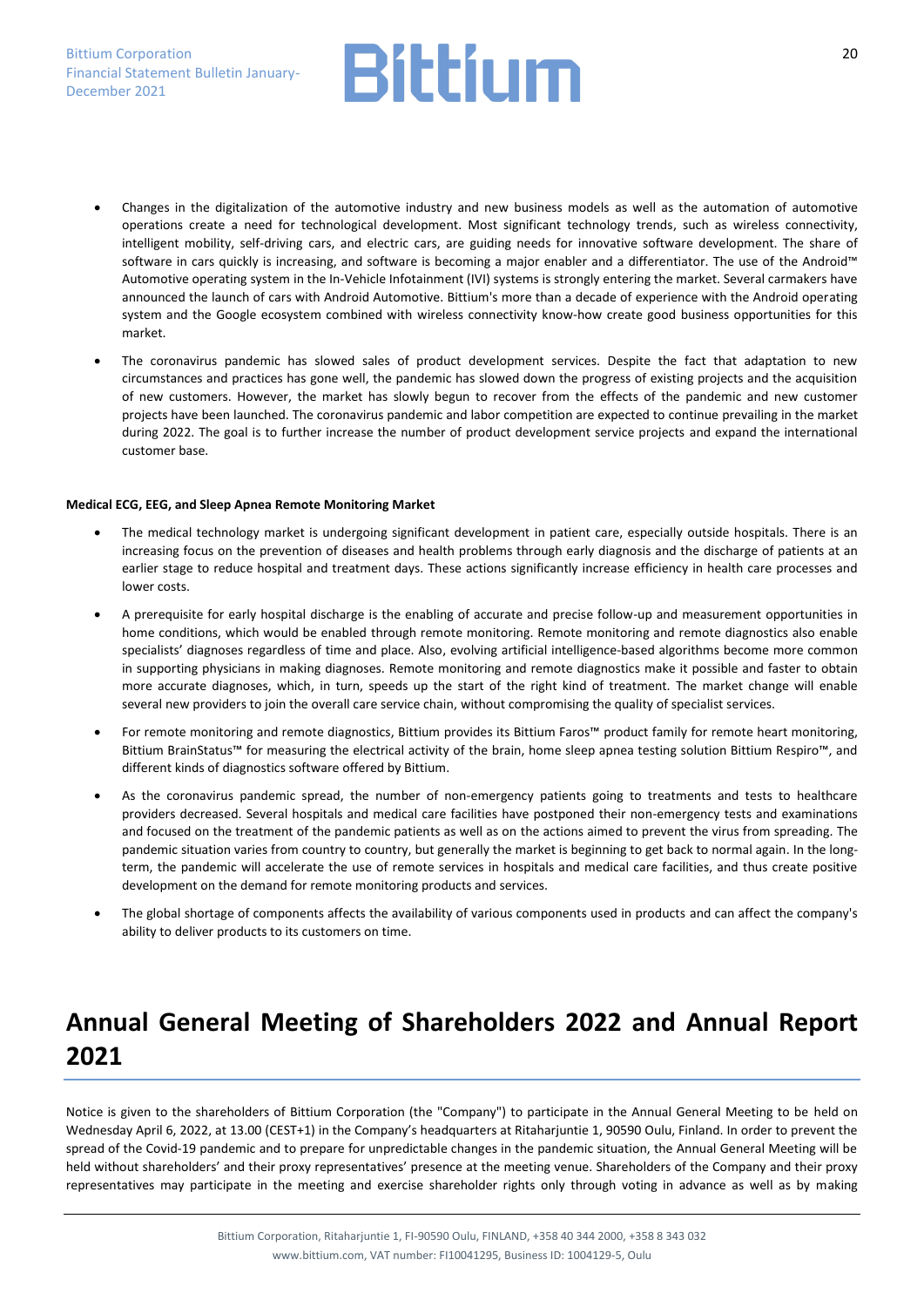

counterproposals and presenting questions in advance. Instructions for shareholders can be found in the notice of the Annual General Meeting, which was published today, February 10, 2022, and on the company's website at [https://www.bittium.com.](https://www.bittium.com/)

Bittium Corporation's Annual Report for 2021, which also includes the company's Financial Statements, the Report of the Board of Directors and the Auditor's Report, as well as the Corporate Governance Statement and the Sustainability Report and the Remuneration Report, are available on the company's website at [https://www.bittium.com](https://www.bittium.com/) and at [https://annualreport.bittium.com](https://annualreport.bittium.com/) on Wednesday, March 16, 2022.

### **Invitation to a Press Conference**

Bittium will hold a webcast regarding the Financial Statement 2021 for media, analysts, and institutional investors on Thursday, February 10, 2022, at 9.00 am (CET+1). The conference will be held in Finnish. Bittium will also hold a webcast for media, analysts, and institutional investors in English on the same day at 11.00 am (CET+1).

Link to the Finnish webcast: [https://bittium.videosync.fi/q4\\_2021\\_fin](https://bittium.videosync.fi/q4_2021_fin)

Link to the English webcast: [hhttps://bittium.videosync.fi/q4\\_2021\\_eng](https://bittium.videosync.fi/q4_2021_eng)

Recordings of both webcasts and the presentation will be available after the conference on Bittium's website at [www.bittium.com/investors.](http://www.bittium.com/investors) 

Oulu, February 10, 2022

Bittium Corporation

The Board of Directors

#### **Further Information:**

Hannu Huttunen CEO Tel. +358 40 344 5466

Pekka Kunnari CFO Tel. +358 40 344 2229

#### **Distribution:**

Nasdaq Helsinki Major media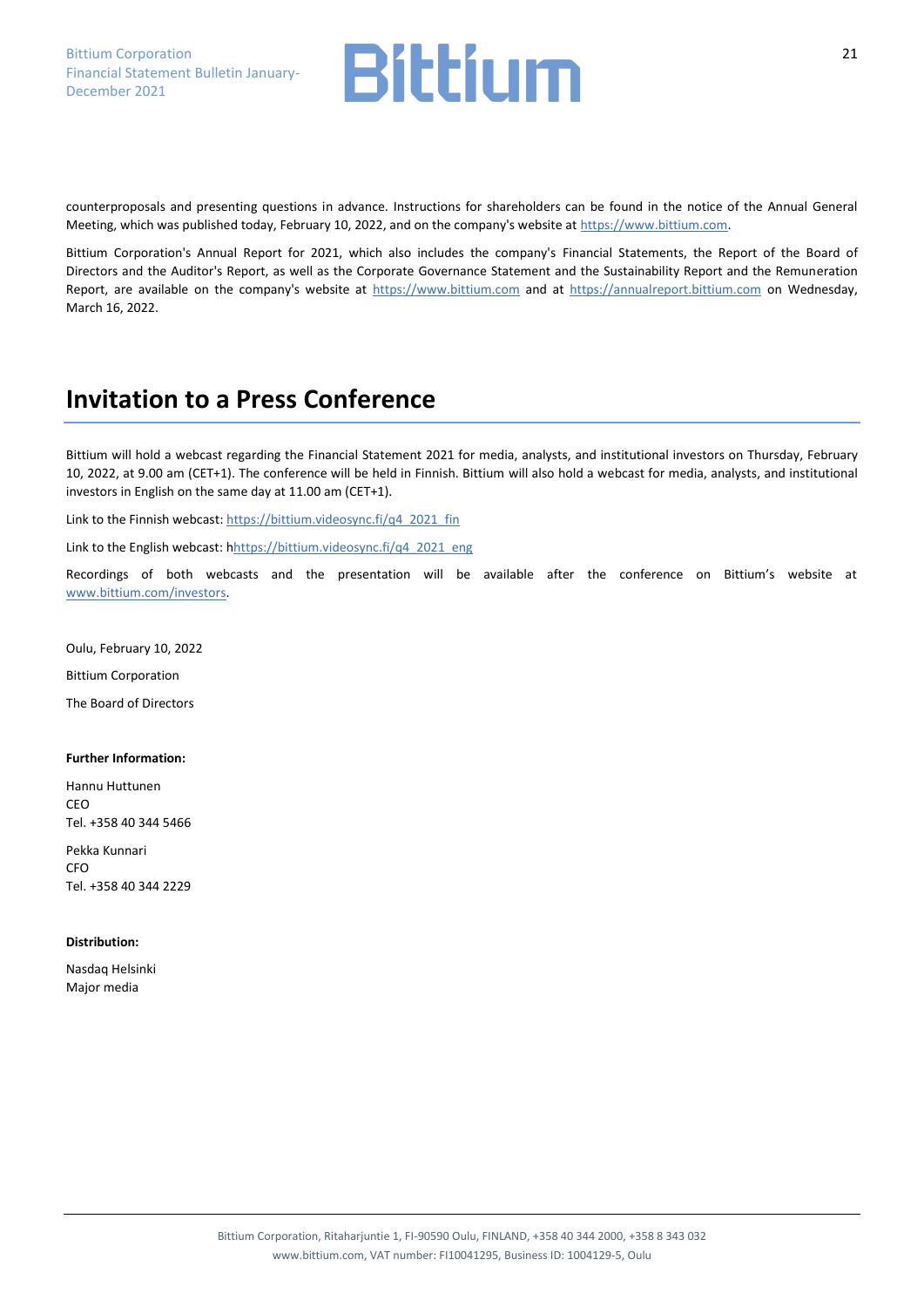## Bittium Corporation Condensed Financial Statements and Notes January – December 2021

The consolidated financial statement has been prepared in accordance with International Financial Reporting Standards (IFRS). The Financial Statement of 2021 has been audited and the auditing report has been dated on February 9, 2022.

| <b>CONSOLIDATED STATEMENT OF COMPREHENSIVE INCOME (MEUR)</b>           | 1-12/2021 | 1-12/2020 |
|------------------------------------------------------------------------|-----------|-----------|
| <b>Continuing operations</b>                                           | 12 months | 12 months |
| <b>NET SALES</b>                                                       | 86.9      | 78.4      |
| Other operating income                                                 | 2.6       | 0.9       |
| Work performed by the undertaking for its own purpose and capitalized  | 0.5       | 0.3       |
| Raw materials                                                          | $-23.3$   | $-21.2$   |
| Personnel expenses                                                     | $-39.0$   | $-32.5$   |
| Depreciation                                                           | $-10.5$   | $-11.4$   |
| Other operating expenses                                               | $-13.9$   | $-12.5$   |
| Share of results of the associated companies                           | $-0.1$    | 0.0       |
| <b>OPERATING PROFIT (LOSS)</b>                                         | 3.2       | 2.1       |
| Financial income and expenses                                          | $-0.7$    | $-0.4$    |
| PROFIT BEFORE TAX                                                      | 2.5       | 1.6       |
| Income tax                                                             | 0.8       | 0.5       |
| PROFIT FOR THE PERIOD FROM CONTINUING OPERATIONS                       | 3.3       | 2.2       |
| <b>Discontinued operations</b>                                         |           |           |
| Profit for the year from discontinued operations                       |           |           |
| PROFIT FOR THE PERIOD                                                  | 3.3       | 2.2       |
|                                                                        |           |           |
| Other comprehensive income:                                            |           |           |
| Items that may be reclassified subsequently to the statement of income |           |           |
| Exchange differences on translating foreign operations                 | 0.2       | $-0.2$    |
| Other comprehensive income for the period total                        | 0.2       | $-0.2$    |
| TOTAL COMPREHENSIVE INCOME FOR THE PERIOD                              | 3.6       | 1.9       |
| Profit for the year attributable to                                    |           |           |
| Equity holders of the parent                                           | 3.3       | 2.2       |
| Total comprehensive income for the period attributable to              |           |           |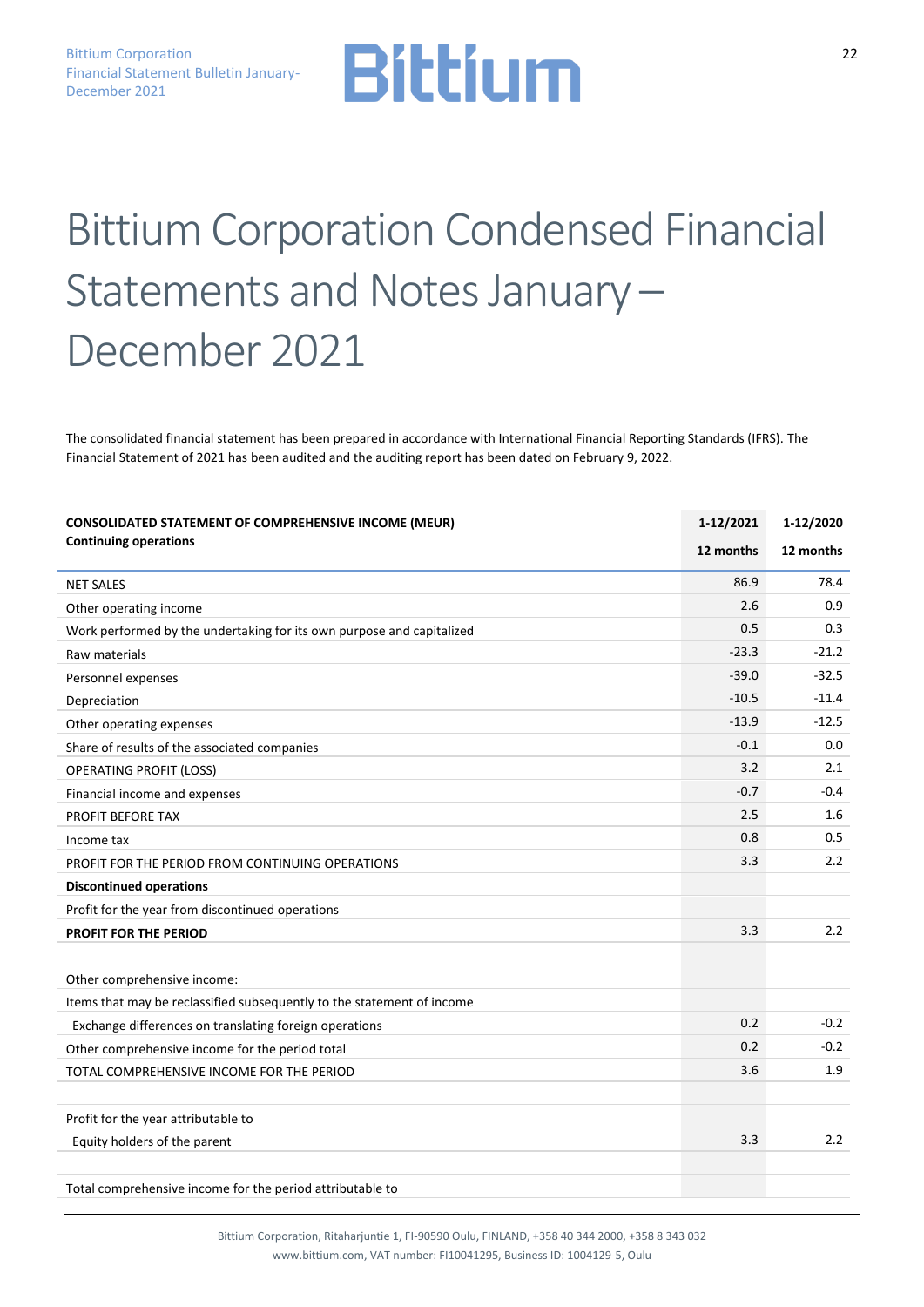| Equity holders of the parent                                        | 3.6    | 1.9    |
|---------------------------------------------------------------------|--------|--------|
|                                                                     |        |        |
| Earnings per share from continuing operations, EUR                  |        |        |
| Basic earnings per share                                            | 0.093  | 0.061  |
| Diluted earnings per share                                          | 0.093  | 0.061  |
|                                                                     |        |        |
| Earnings per share from discontinued operations, EUR                |        |        |
| Basic earnings per share                                            |        |        |
| Diluted earnings per share                                          |        |        |
|                                                                     |        |        |
| Earnings per share from continuing and discontinued operations, EUR |        |        |
| Basic earnings per share                                            | 0.093  | 0.061  |
| Diluted earnings per share                                          | 0.093  | 0.061  |
|                                                                     |        |        |
| Average number of shares, 1000 pcs                                  | 35 700 | 35 693 |
| Average number of shares, diluted, 1000 pcs                         | 35 700 | 35 693 |

| <b>CONSOLIDATED STATEMENT OF FINANCIAL POSITION (MEUR)</b> | Dec 31,<br>2021 | Dec 31,<br>2020 |
|------------------------------------------------------------|-----------------|-----------------|
| <b>ASSETS</b>                                              |                 |                 |
| Non-current assets                                         |                 |                 |
| Property, plant and equipment                              | 20.9            | 22.8            |
| Goodwill                                                   | 5.8             | 5.8             |
| Intangible assets                                          | 49.9            | 49.0            |
| Other financial assets                                     | 1.4             | 1.6             |
| Other long-term receivables                                | 1.1             | 1.2             |
| Deferred tax assets                                        | 6.7             | 6.0             |
| Non-current assets total                                   | 85.9            | 86.4            |
| Current assets                                             |                 |                 |
| Inventories                                                | 18.8            | 20.9            |
| Trade and other receivables                                | 39.4            | 26.1            |
| Financial assets at fair value through profit or loss      | 5.7             | 5.7             |
| Cash and short term deposits                               | 16.3            | 19.0            |
| Current assets total                                       | 80.3            | 71.7            |
| <b>TOTAL ASSETS</b>                                        | 166.1           | 158.0           |
|                                                            |                 |                 |
| <b>EQUITY AND LIABILITIES</b>                              |                 |                 |
| Equity attributable to equity holders of the parent        |                 |                 |
| Share capital                                              | 12.9            | 12.9            |
| Invested non-restricted equity fund                        | 26.0            | 26.0            |
| <b>Translation difference</b>                              | 1.1             | 0.9             |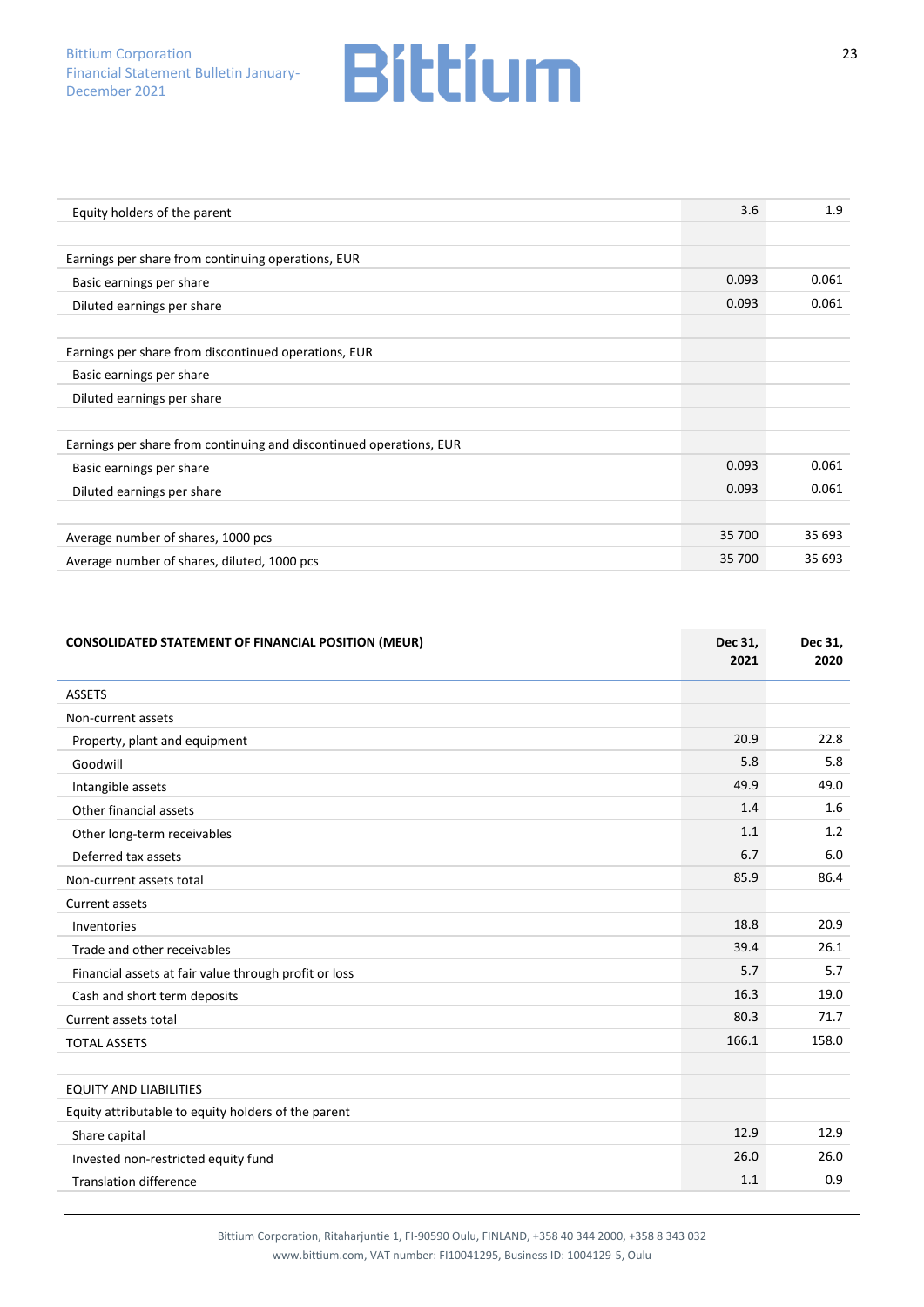| Retained earnings                     | 76.8  | 74.5  |
|---------------------------------------|-------|-------|
| Total equity                          | 116.8 | 114.2 |
|                                       |       |       |
| Non-current liabilities               |       |       |
| Deferred tax liabilities              | 0.2   | 0.3   |
| Provisions                            |       |       |
| Interest-bearing liabilities          | 21.1  | 21.4  |
| Other non-current liabilities         | 0.2   | 0.3   |
| Advances received                     |       |       |
| Non-current liabilities total         | 21.5  | 21.9  |
| <b>Current liabilities</b>            |       |       |
| Trade and other payables              | 23.1  | 18.1  |
| Provisions                            | 3.5   | 2.6   |
| Interest-bearing loans and borrowings | 1.2   | 1.1   |
| Current liabilities total             | 27.8  | 21.8  |
| <b>Total liabilities</b>              | 49.3  | 43.8  |
| TOTAL EQUITY AND LIABILITIES          | 166.1 | 158.0 |

| <b>CONSOLIDATED STATEMENT OF CASH FLOWS (MEUR)</b> | 1-12/2021 | 1-12/2020 |
|----------------------------------------------------|-----------|-----------|
|                                                    | 12 months | 12 months |
| CASH FLOW FROM OPERATING ACTIVITIES                |           |           |
| Profit for the year from continuing operations     | 3.3       | 2.2       |
| Profit for the year from discontinued operations   |           |           |
| Adjustment of accrual basis items                  | 11.9      | 12.0      |
| Change in net working capital                      | $-6.2$    | $-6.8$    |
| Interest paid on operating activities              | $-0.8$    | $-0.6$    |
| Interest received from operating activities        | 0.1       | 0.1       |
| Income taxes paid                                  | $-0.1$    | $-0.0$    |
| <b>NET CASH FROM OPERATING ACTIVITIES</b>          | 8.3       | 6.9       |
|                                                    |           |           |
| CASH FLOW FROM INVESTING ACTIVITIES                |           |           |
| Acquisition of business unit, net of cash acquired |           |           |
| Purchase of property, plant and equipment          | $-1.0$    | $-1.4$    |
| Purchase of intangible assets                      | $-7.5$    | $-14.5$   |
| Purchase of investments/associated companies       | $-0.0$    | $-0.0$    |
| Sale of property, plant and equipment              |           |           |
| Sale of intangible assets                          |           |           |
| <b>NET CASH FROM INVESTING ACTIVITIES</b>          | $-8.4$    | $-15.9$   |
|                                                    |           |           |
| CASH FLOW FROM FINANCING ACTIVITIES                |           |           |

Bittium Corporation, Ritaharjuntie 1, FI-90590 Oulu, FINLAND, +358 40 344 2000, +358 8 343 032 www.bittium.com, VAT number: FI10041295, Business ID: 1004129-5, Oulu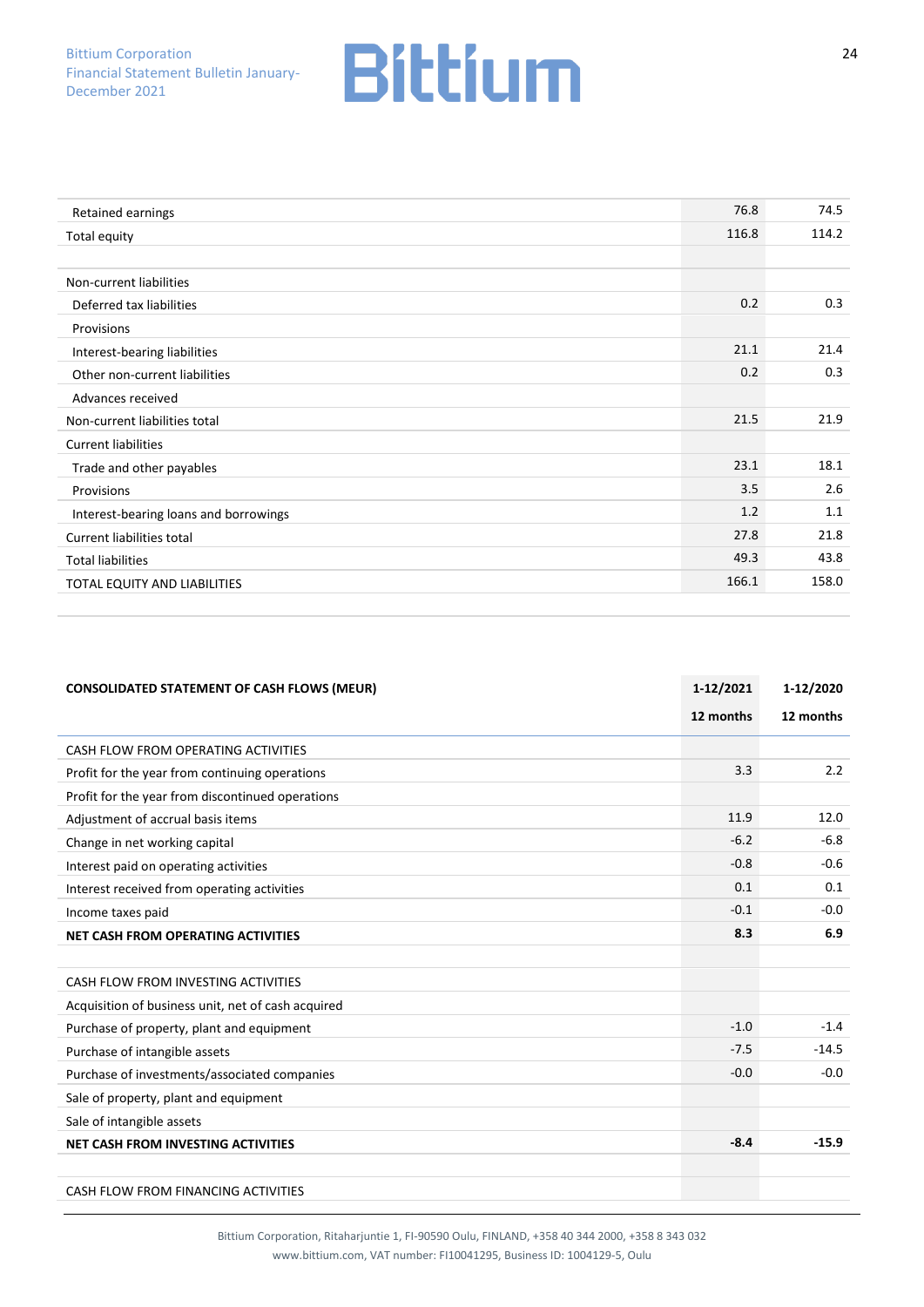| <b>Borrowings</b>                                |        |         |
|--------------------------------------------------|--------|---------|
| Repayment of borrowing                           |        |         |
| Payment of finance liabilities                   | $-1.4$ | $-1.5$  |
| Dividend paid and repayment of capital           | $-1.1$ |         |
| NET CASH FROM FINANCING ACTIVITIES               | $-2.5$ | $-1.5$  |
|                                                  |        |         |
| NET CHANGE IN CASH AND CASH EQUIVALENTS          | $-2.6$ | $-10.5$ |
| Cash and cash equivalents at beginning of period | 24.7   | 35.2    |
| Cash and cash equivalents at end of period       | 22.0   | 24.7    |
|                                                  |        |         |

#### **CONSOLIDATED STATEMENT OF CHANGES IN EQUITY (MEUR)**

| $A =$ Share capital                     |
|-----------------------------------------|
| B = Invested non-restricted equity fund |
| C = Translation difference              |
| $D = Retained$ earnings                 |
| $E = Non-controlling$ interests         |
| $F = Total$ equity                      |

|                                                        | A    | В    | C      | D      | E | F      |
|--------------------------------------------------------|------|------|--------|--------|---|--------|
| Shareholders equity on Jan. 1, 2020                    | 12.9 | 26.0 | 1.1    | 72.3   |   | 112.3  |
| Comprehensive income for the period                    |      |      |        |        |   |        |
| Profit for the period                                  |      |      |        | 2.2    |   | 2.2    |
| Exchange differences on translating foreign operations |      |      | $-0.2$ |        |   | $-0.2$ |
| Total comprehensive income for the period              |      |      | $-0.2$ | 2.2    |   | 1.9    |
| Transactions between the shareholders                  |      |      |        |        |   |        |
| Share-related compensation                             |      |      |        | 0.0    |   | 0.0    |
| Total transactions between the shareholders            |      |      |        | 0.0    |   | 0.0    |
| Other changes                                          |      |      |        | $-0.1$ |   | $-0.1$ |
| Shareholders equity on Dec. 31, 2020                   | 12.9 | 26.0 | 0.9    | 74.5   |   | 114.2  |

|                                     | A    | в    |     | D    |       |
|-------------------------------------|------|------|-----|------|-------|
| Shareholders equity on Jan. 1, 2021 | 12.9 | 26.0 | 0.9 | 74.5 | 114.2 |
| Comprehensive income for the period |      |      |     |      |       |
| Profit for the period               |      |      |     | 3.3  | 3.3   |

25

Bittium Corporation, Ritaharjuntie 1, FI-90590 Oulu, FINLAND, +358 40 344 2000, +358 8 343 032 www.bittium.com, VAT number: FI10041295, Business ID: 1004129-5, Oulu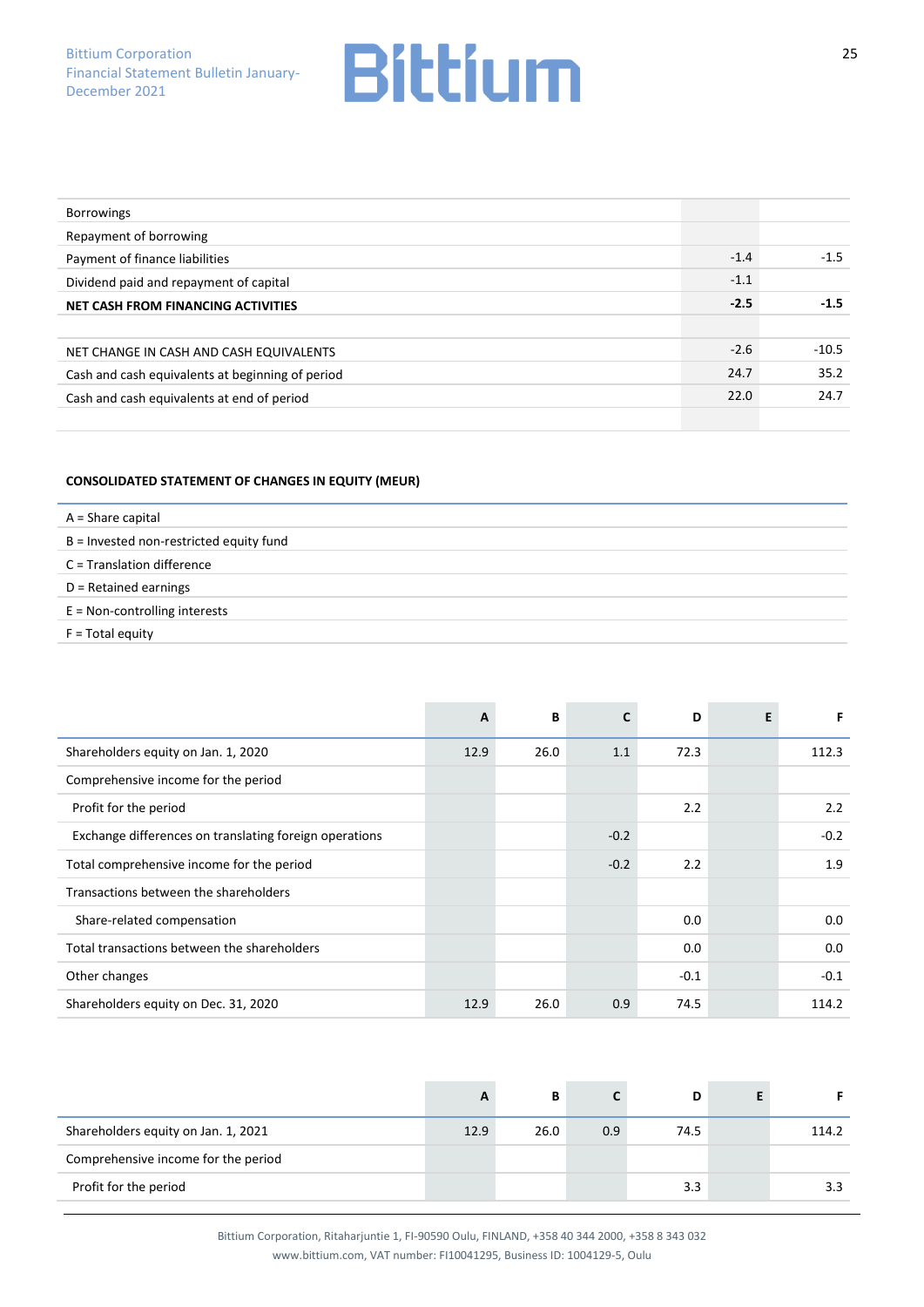| Exchange differences on translating foreign operations |      |      | 0.2 |        | 0.2    |
|--------------------------------------------------------|------|------|-----|--------|--------|
| Total comprehensive income for the period              |      |      | 0.2 | 3.3    | 3.6    |
| Transactions between the shareholders                  |      |      |     |        |        |
| Distribution of dividends                              |      |      |     | $-1.1$ | $-1.1$ |
| Share-related compensation                             |      |      |     | 0.1    | 0.1    |
| Total transactions between the shareholders            |      |      |     | $-1.0$ | $-1.0$ |
| Other changes                                          |      |      |     | 0.0    | 0.0    |
| Shareholders equity on Dec. 31, 2021                   | 12.9 | 26.0 | 1.1 | 76.8   | 116.8  |

### **NOTES TO FINANCIAL STATEMENTS**

#### **ACCOUNTING PRINCIPLES FOR THE FINANCIAL STATEMENT:**

The consolidated financial statement has been prepared in accordance with International Financial Reporting Standards (IFRS).

#### **ALTERNATIVE PERFORMANCE MEASURES**

In addition to the key ratios defined in the IFRS standards, Bittium may use some alternative performance measures in financial reporting.

IAS 1 Presentation of Financial Statements standard does not specify the concept of operating profit. Bittium has defined the operating profit as follows: The operating profit is the net of turnover added with other operating income, subtracted with the raw materials and external services, adjusted with the change in stocks and work performed by the undertaking for its own purpose, subtracted with the personnel expenses, depreciation and possible reductions in value as well as other business expenses. All other items are presented below the operating profit. The share of profits in associated companies, currency changes and changes in derivative instruments are included in the operating profit if they arise from the business; otherwise, they are presented in the financial income and expenses.

The definitions of the other common alternative performance measures are listed below.

EBITDA = CONSERVATION = Operating profit + depreciations

Net gearing % = Interest-bearing liabilities - cash and deposits and short-term investments x 100

Total equity

Equity per share = The Equity attributable to equity holders of the parent

Share issue adjusted number of the shares at the end of the period

#### **SEGMENT-INFORMATION (MEUR)**

Bittium Corporation does not have segments that require reporting according to IFRS 8 standard.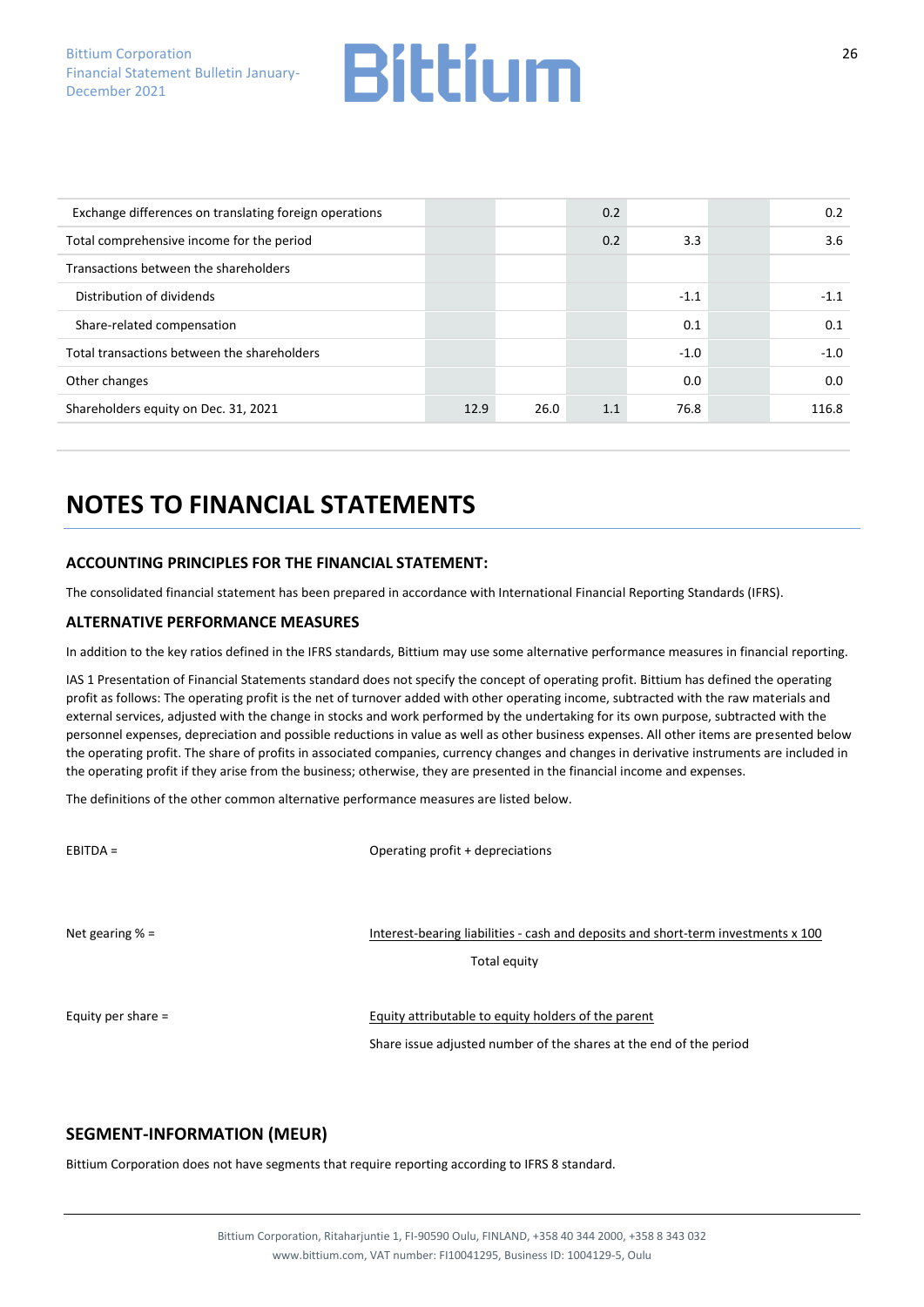

| NET SALES OF GEOGRAPHICAL AREAS (MEUR) | 1-12/2021 | 1-12/2020 |
|----------------------------------------|-----------|-----------|
|                                        | 12 months | 12 months |
| Net sales                              |           |           |
| Europe                                 | 57.0      | 64.5      |
| Americas                               | 29.3      | 13.5      |
| Asia                                   | 0.5       | 0.4       |
| Net sales total                        | 86.9      | 78.4      |

| <b>RELATED PARTY TRANSACTIONS</b>                                                               | 1-12/2021 | 1-12/2020 |
|-------------------------------------------------------------------------------------------------|-----------|-----------|
|                                                                                                 | 12 months | 12 months |
| Employee benefits for key management and stock options expenses total, continuing<br>operations | 1.4       |           |

The Management of Bittium Corporation has a Share-Based Incentive Scheme. The Performance Share Plan (PSP) consists of three annually commencing three-year performance share plans, PSP 2020-2022, PSP 2021-2023 and PSP 2022-2024, each with a one-year performance period, which is followed by the payment of the share reward and a two-year transfer restriction period. The commencement of each plan, is, however, subject to a separate Board decision. The performance measures based on which the potential share reward under PSP 2020- 2022 will be paid are the revenue growth and cash flow before financial items of Bittium. A precondition for the payment of the share reward is, in addition, that the employment relationship of the participant with Bittium continues at the time the reward is paid. The potential reward will be paid in shares of Bittium.

#### **SHARE-BASED REMUNARATION OF THE MANAGEMENT**

| Form of the reward                                    | <b>Shares</b> |
|-------------------------------------------------------|---------------|
| Grant date                                            | 10.2.2021     |
| Total amount of the shares at the most                | 111 900       |
| Share price at the grant date, EUR                    | 6.87          |
| Total expenses of the reward at the most, EUR million | 0.8           |
| Execution                                             | In shares     |

| <b>CONSOLIDATED STATEMENT OF COMPREHENSIVE</b><br><b>INCOME BY QUARTER (MEUR)</b> | 10-12/2021 | 7-9/2021 | 4-6/2021 | $1 - 3/2021$ | 10-12/2020 |
|-----------------------------------------------------------------------------------|------------|----------|----------|--------------|------------|
| <b>Continuing operations</b>                                                      | 3 months   | 3 months | 3 months | 3 months     | 3 months   |
| <b>NET SALES</b>                                                                  | 30.1       | 17.1     | 22.6     | 17.0         | 21.8       |
| Other operating income                                                            | 0.8        | 0.5      | 0.7      | 0.6          | 0.3        |
| Work performed by the undertaking for its own purpose<br>and capitalized          | 0.1        | 0.1      | 0.1      | 0.2          | 0.1        |
| Raw materials                                                                     | $-9.1$     | $-4.1$   | $-6.4$   | $-3.7$       | $-6.0$     |
| Personnel expenses                                                                | $-10.5$    | $-8.1$   | $-10.3$  | $-10.1$      | $-9.0$     |
| Depreciation                                                                      | $-2.9$     | $-2.6$   | $-2.5$   | $-2.5$       | $-3.0$     |

Bittium Corporation, Ritaharjuntie 1, FI-90590 Oulu, FINLAND, +358 40 344 2000, +358 8 343 032 www.bittium.com, VAT number: FI10041295, Business ID: 1004129-5, Oulu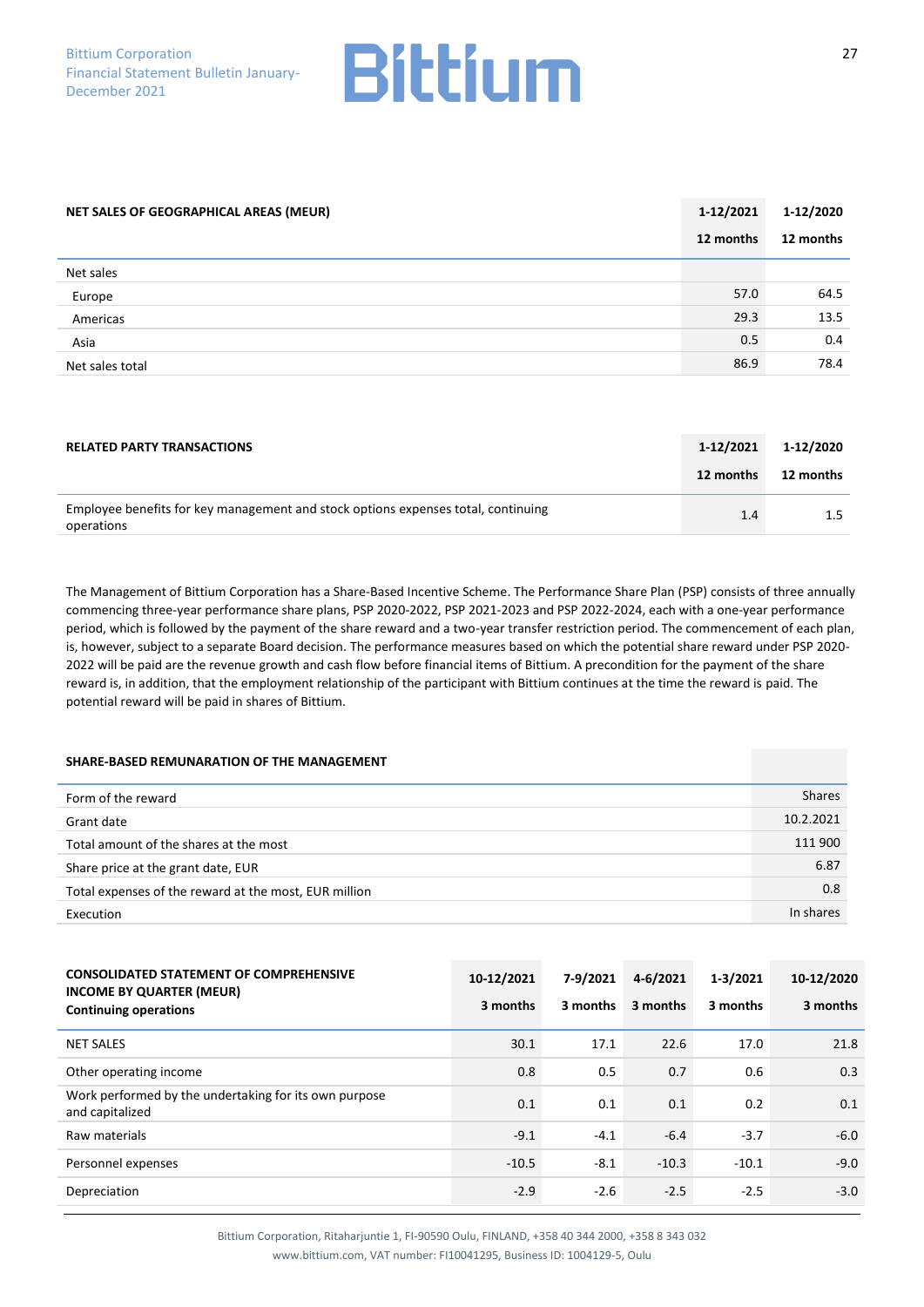| Other operating expenses                                      | $-4.7$ | $-2.7$ | $-3.5$ | $-3.0$ | $-4.0$ |
|---------------------------------------------------------------|--------|--------|--------|--------|--------|
| Share of profits in associated companies                      | $-0.1$ | $-0.0$ | 0.0    | $-0.0$ | $-0.0$ |
| <b>OPERATING PROFIT (LOSS)</b>                                | 3.7    | 0.2    | 0.7    | $-1.5$ | 0.3    |
| Financial income and expenses                                 | $-0.2$ | $-0.2$ | $-0.2$ | $-0.1$ | $-0.1$ |
| <b>PROFIT BEFORE TAX</b>                                      | 3.5    | 0.1    | 0.5    | $-1.6$ | 0.2    |
| Income tax                                                    | 0.8    | 0.0    | $-0.0$ | 0.0    | 0.5    |
| PROFIT FOR THE PERIOD FROM CONTINUING<br><b>OPERATIONS</b>    | 4.3    | 0.1    | 0.5    | $-1.6$ | 0.7    |
| <b>Discontinued operations</b>                                |        |        |        |        |        |
| Profit for the period from discontinued operations            |        |        |        |        |        |
| PROFIT FOR THE PERIOD                                         | 4.3    | 0.1    | 0.5    | $-1.6$ | 0.7    |
| Other comprehensive income                                    | 0.0    | 0.1    | $-0.0$ | 0.1    | $-0.1$ |
| TOTAL COMPREHENSIVE INCOME FOR THE PERIOD                     | 4.3    | 0.2    | 0.5    | $-1.4$ | 0.6    |
|                                                               |        |        |        |        |        |
| Profit for the period attributable to:                        |        |        |        |        |        |
| Equity holders of the parent                                  | 4.3    | 0.1    | 0.5    | $-1.6$ | 0.7    |
| Total comprehensive income for the period attributable<br>to: |        |        |        |        |        |
| Equity holders of the parent                                  | 4.3    | 0.2    | 0.5    | $-1.4$ | 0.6    |
|                                                               |        |        |        |        |        |

| <b>CONSOLIDATED STATEMENT OF CASH FLOWS BY</b> | 10-12/2021 | 7-9/2021 | 4-6/2021 | $1 - 3/2021$ | 10-12/2020 |
|------------------------------------------------|------------|----------|----------|--------------|------------|
| <b>QUARTER</b>                                 | 3 months   | 3 months | 3 months | 3 months     | 3 months   |
| Net cash from operating activities             | 4.2        | 2.9      | 2.6      | $-1.4$       | 5.1        |
| Net cash from investing activities             | $-1.6$     | $-1.6$   | $-2.3$   | $-2.9$       | $-4.1$     |
| Net cash from financing activities             | $-0.3$     | $-0.3$   | $-1.5$   | $-0.3$       | $-0.4$     |
| Net change in cash and cash equivalents        | 2.2        | 1.0      | $-1.1$   | $-4.6$       | 0.6        |

| <b>FINANCIAL PERFORMANCE RELATED RATIOS</b>      | 1-12/2021 | 1-12/2020 |
|--------------------------------------------------|-----------|-----------|
|                                                  | 12 months | 12 months |
| STATEMENT OF COMPREHENSIVE INCOME (MEUR)         |           |           |
| Net sales                                        | 86.9      | 78.4      |
| Operating profit (loss)                          | 3.2       | 2.1       |
| Operating profit (loss). % of net sales          | 3.7       | 2.7       |
| Profit before taxes                              | 2.5       | 1.6       |
| Profit before taxes. % of net sales              | 2.9       | 2.1       |
| Profit for the period from continuing operations | 3.3       | 2.2       |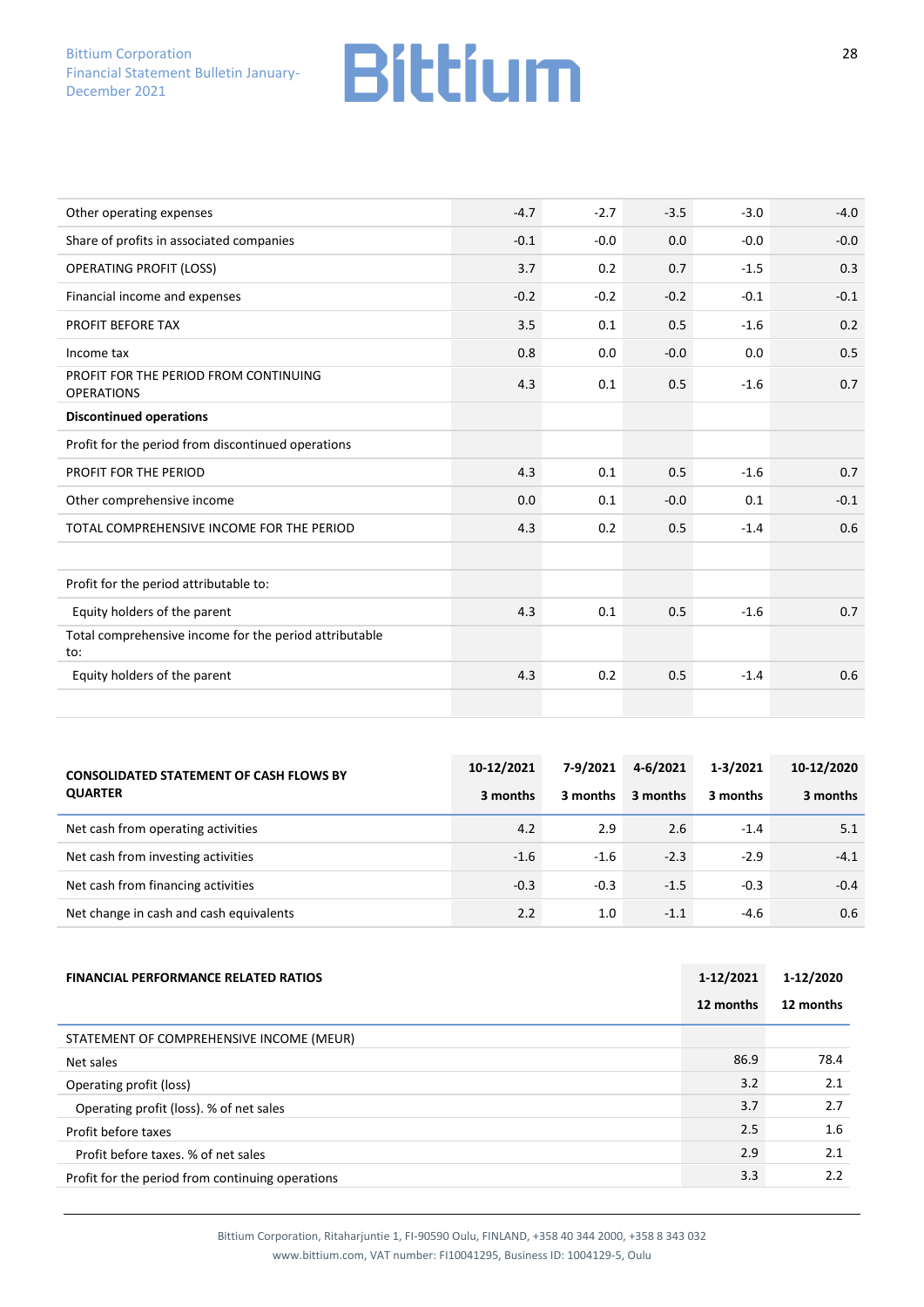| PROFITABILITY AND OTHER KEY FIGURES                        |      |        |
|------------------------------------------------------------|------|--------|
| Interest-bearing net liabilities. (MEUR)                   | 0.2  | $-2.1$ |
| Net gearing. -%                                            | 0.2  | $-1.9$ |
| Equity ratio. %                                            | 72.4 | 73.1   |
| Gross investments. (MEUR)                                  | 9.6  | 17.4   |
| Average personnel during the period. continuing operations | 664  | 673    |
| Personnel at the period end. continuing operations         | 653  | 684    |

| AMOUNT OF SHARE ISSUE ADJUSTMENT (1.000 pcs)      | Dec. 31.<br>2021 | Dec. 31.<br>2020 |
|---------------------------------------------------|------------------|------------------|
| At the end of period                              | 35 702           | 35 693           |
| Average for the period                            | 35 700           | 35 693           |
| Average for the period diluted with stock options | 35 700           | 35 693           |

| STOCK-RELATED FINANCIAL RATIOS (EUR)                                | 1-12/2021 | 1-12/2020 |
|---------------------------------------------------------------------|-----------|-----------|
|                                                                     | 12 months | 12 months |
| Earnings per share from continuing operations. EUR                  |           |           |
| Basic earnings per share                                            | 0.093     | 0.061     |
| Diluted earnings per share                                          | 0.093     | 0.061     |
|                                                                     |           |           |
| Earnings per share from discontinued operations. EUR                |           |           |
| Basic earnings per share                                            |           |           |
| Diluted earnings per share                                          |           |           |
|                                                                     |           |           |
| Earnings per share from continuing and discontinued operations. EUR |           |           |
| Basic earnings per share                                            | 0.093     | 0.061     |
| Diluted earnings per share                                          | 0.093     | 0.061     |
|                                                                     |           |           |
| Equity *) per share                                                 | 3.27      | 3.20      |
|                                                                     |           |           |
| *) Equity attributable to equity holders of the parent              |           |           |

| <b>MARKET VALUES OF SHARES (EUR)</b> | 1-12/2021 | 1-12/2020 |
|--------------------------------------|-----------|-----------|
|                                      | 12 months | 12 months |
| Highest                              | 7.89      | 7.67      |
| Lowest                               | 4.93      | 3.40      |
| Average                              | 6.18      | 5.74      |

Bittium Corporation, Ritaharjuntie 1, FI-90590 Oulu, FINLAND, +358 40 344 2000, +358 8 343 032 www.bittium.com, VAT number: FI10041295, Business ID: 1004129-5, Oulu